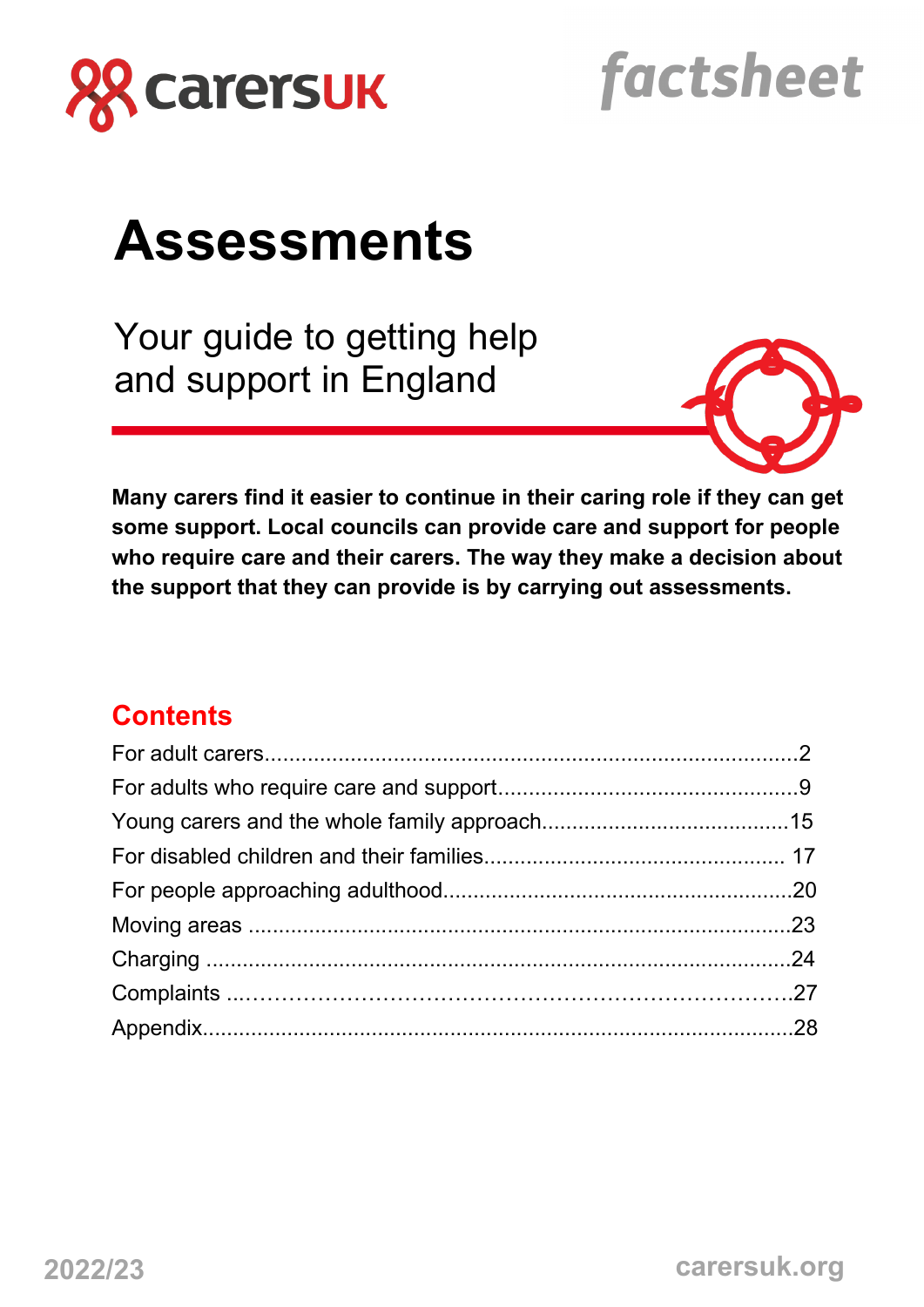# **For adult carers**

# Stage 1: Assessing your support needs

# What is a carer's assessment?

A carer's assessment is for carers over 18 years old who are looking after another adult over 18 years old who is disabled, ill or elderly. It is an opportunity to record the impact caring has on your life and what support or services you need. The assessment will look at, for example, physical, mental and emotional needs, and whether you are able or willing to carry on caring.

## Who can have a carer's assessment?

Any carer who appears to have needs for support can have an assessment by the local council.

As a carer, you will be entitled to an assessment regardless of the amount or type of care you provide, your financial means or your level of need for support. You can have an assessment whether or not the person you care for has had a needs assessment, or if the local council have decided they are not eligible for support.

If you and the person you care for agree, a combined assessment of both your needs can be undertaken at the same time. If you are sharing caring responsibilities with another person, or more than one person, including a child under 18, you can each have a carer's assessment.

You don't necessarily have to live with the person you are looking after or be caring full-time to have a carer's assessment. You may be juggling work and care and this is having a big impact on your life.

## How do you get a carer's assessment?

As a carer you should be offered an assessment by the local council adult social services department of the person you care for.

If you have not been offered one, you should contact them by phone, in writing or online, and ask for a carer's assessment or for a review of your support plan (if it has been a year since your last one, or less than a year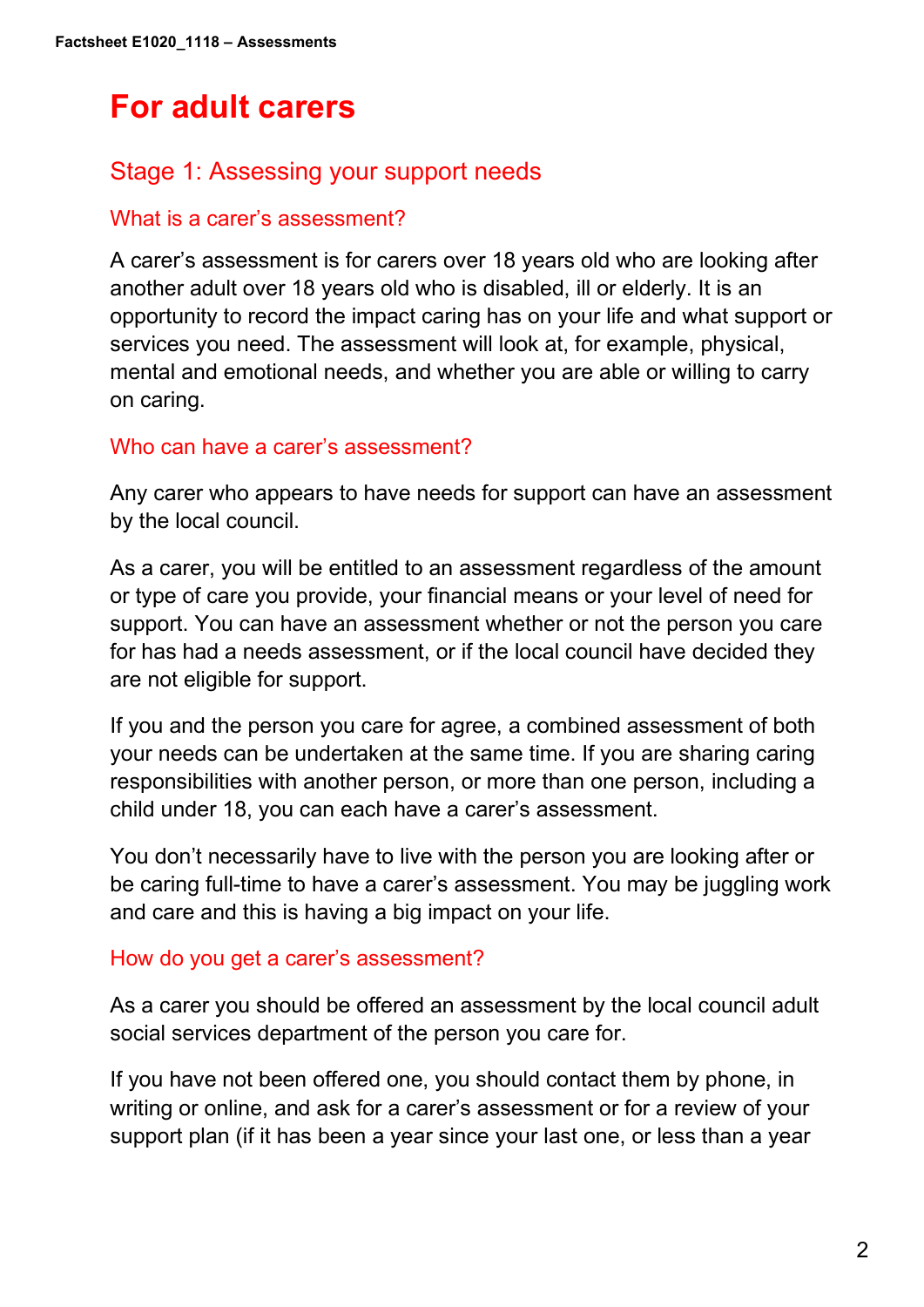but your circumstances have changed). If you want to, you can ask for an assessment before you take up your caring role.

#### How do you prepare for a carer's assessment?

In preparation for your assessment, it is useful to give yourself some time to think about how caring affects you. It's also important to start thinking about any help that would make a difference to you as a carer. This will help when you discuss things that the local council have to consider when doing a carer's assessment. For a list of questions which should give you a clear idea of the help you may need, see the appendix on page 28.

Bear in mind that you might not know about all the types of help that could be available; the assessment is to help the local council understand what things you are having problems with. The local council must give you information about the assessment in advance – for example a list of the questions they will ask.

They may give you a form to write down your thoughts to these questions before the carer's assessment. Often this is referred to as a selfassessment questionnaire. Alternatively, you may find it helpful to write some notes for yourself, and talk to family or friends to help you think about your needs.

## How is a carer's assessment carried out?

The law says that all assessments must be carried out in a manner that:

- is appropriate and proportionate to your needs and circumstances
- **EX** ensures that you are able to participate effectively in the assessment
- has regard to your choices, wishes and the outcomes you want to achieve
- **takes account of the level and severity of your needs.**

In some areas, local organisations, such as carers' organisations, may be asked to carry out the assessment. Your rights remain the same in this situation, and the local council still has the ultimate responsibility for any decisions made. If the assessment involves a meeting, it should be carried out in a convenient and private place. Meetings are likely to be part of the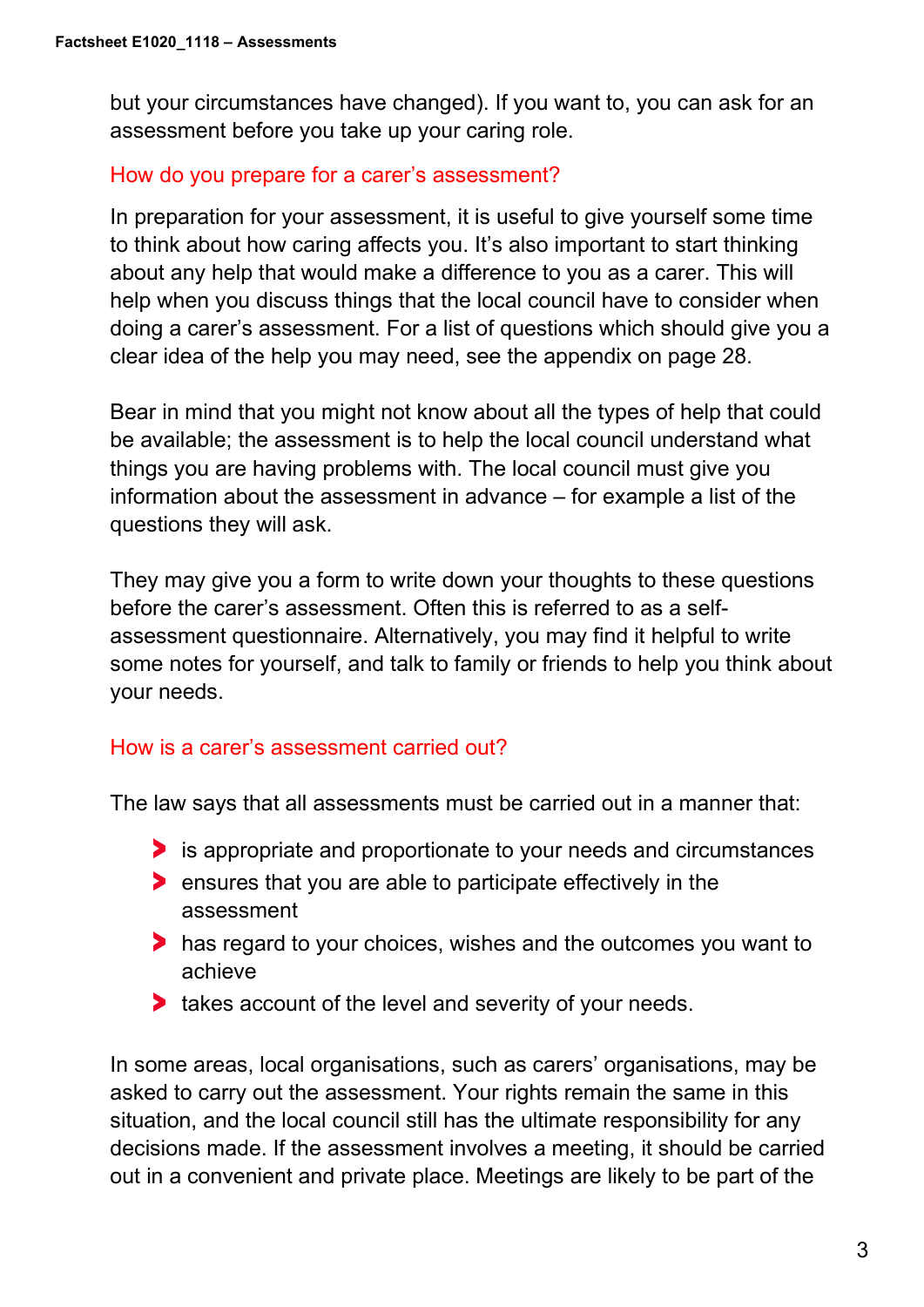process if the person you care for is having an assessment as well. It is your choice about whether the person you care for is present or not. If it helps, you can have a family member, a friend or a carer support worker from a carers' organisation with you.

Assessments can be done over the phone or online, but this should only happen if you agree. If you think you can easily express your needs over the phone or online, then this method may be the right one for you. Online or telephone assessments are unlikely to ever be appropriate for people who lack capacity or have difficulties with communication. The local council may carry out a supported self-assessment. This could involve you filling in a self-assessment questionnaire, and then being contacted by the local council to discuss what you have written on the form.

The assessment will consider whether or not your caring role impacts on your health or prevents you from achieving outcomes, for example staying in work or having a social life, and what could be done to help you combine these things with caring. It should cover:

- your caring role and how it affects your life and wellbeing
- $\triangleright$  your health physical, mental and emotional issues
- your feelings and choices about caring
- **>** work, study, training and leisure
- **P** relationships, social activities and your goals
- > housing
- planning for emergencies (such as a carer emergency scheme) the local council should be able to tell you more about what they can do to help you plan for an emergency.

You should be asked about these issues; if not, you can raise them yourself. The aim of the assessment is to help you get the support that you need. So it's best to give your honest opinion about your caring role, the care you provide and your feelings about being a carer. Remember to look at the list of questions in the appendix on page 28 of this factsheet.

## Independent advocate

The local council must provide you with an independent advocate to assist you in the assessment process (and after) if: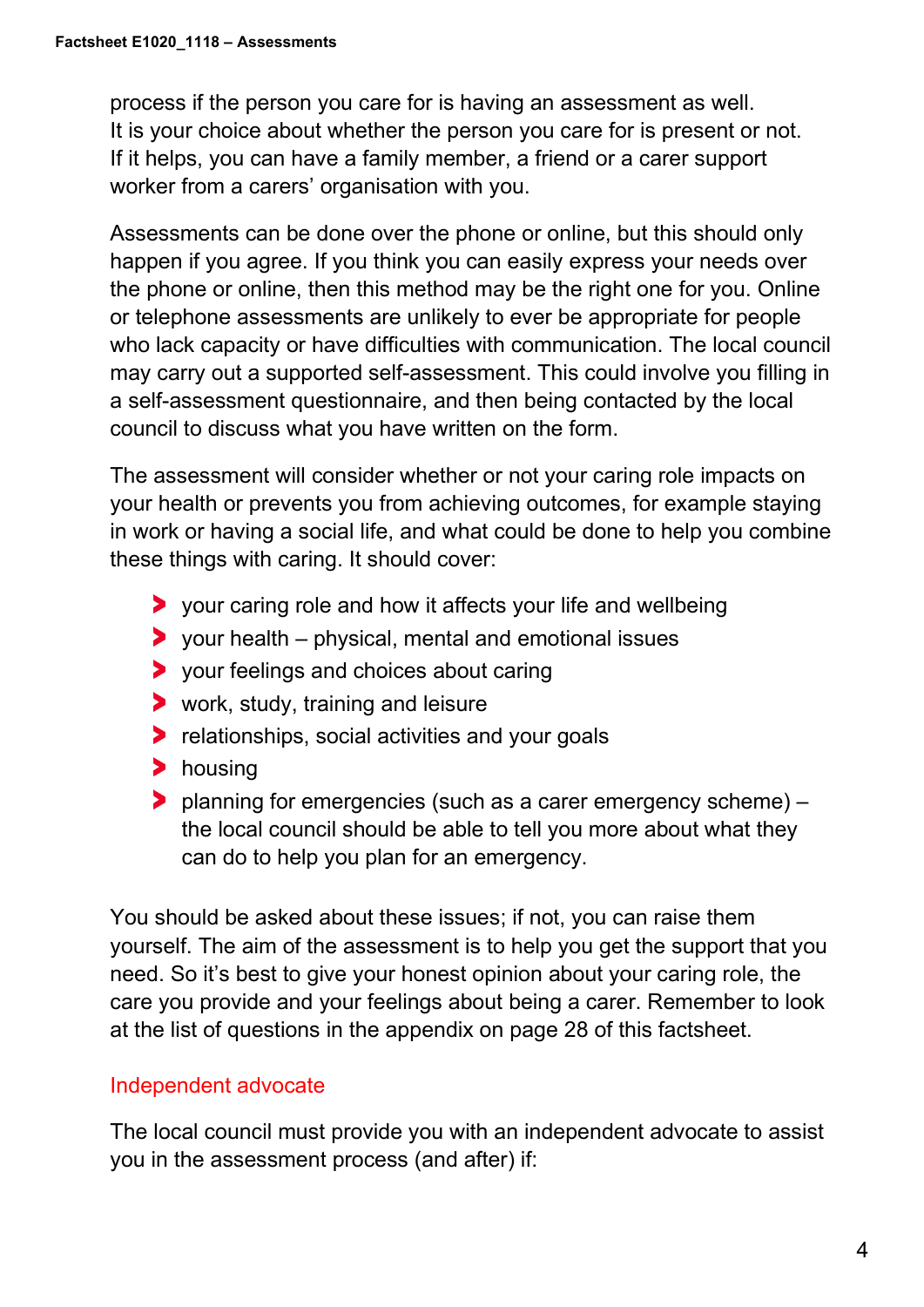- without support you would have 'substantial difficulty' in communicating your wishes, or understanding, retaining and assessing information during the assessment and
- **there is no other appropriate person who is able and willing to help** you.

# Stage 2 – Looking at whether your needs are eligible for support

# How will the local council decide if my needs as a carer are eligible for their support?

The Care Act introduces national rules for deciding who is eligible for care and support. But it will still be for local councils to make the decision about whether or not your needs meet the rules and so whether you have what the law calls eligible needs. You will meet the eligibility criteria if there is likely to be a significant impact on your wellbeing as a result of your caring role. There are three questions the local council will have to consider in making their decision:

- Are your needs the result of you providing necessary care?
- Does your caring role have an effect on you?
- Is there, or is there likely to be, a significant impact on your wellbeing?

If the answer to all three questions is yes, then you will have eligible needs. These questions are explained in more detail below.

## **Are your needs the result of you providing necessary care?**

The local council could decide that the care you provide is not necessary, and that the person you care for could do the things you do themselves. Or they could decide that your needs or problems are the result of something other than your caring role.

#### **Does your caring role have an effect on you?**

The effect on you must be either:

- your physical or mental health is at risk of getting worse, or
- you are unable to achieve at least one of the following outcomes:
	- **–** look after any children you have responsibilities for
	- **–** provide care to any other person
	- **–** maintain your home in a fit and proper state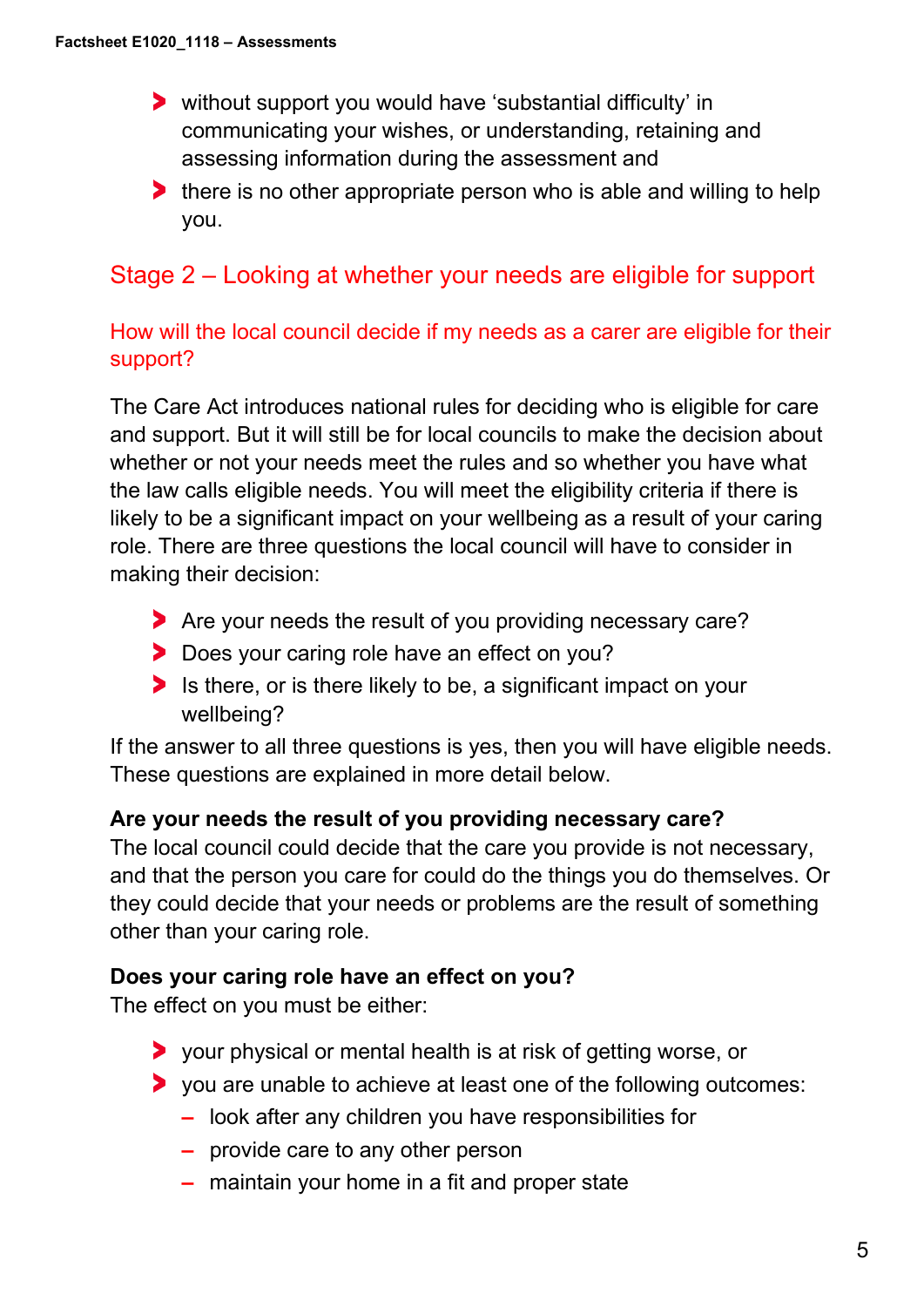- **–** eat properly and maintain proper nutrition
- **–** maintain and develop your relationships with family and friends
- **–** take part in any education, training, work or volunteering you wish to
- **–** time for social activities, hobbies, etc.

In considering whether or not you can achieve the above outcomes, the law states that the local council must take into account any difficulties you have. You will be considered unable to achieve the outcome if you:

- heed assistance to achieve the outcome
- can achieve the outcome unaided but experience significant pain, distress or anxiety
- **Can achieve the outcome unaided but doing so endangers, or may** endanger, your health and safety or another person's.

# **Is there, or is there likely to be, a significant impact on your wellbeing?**

'Wellbeing' is defined in the Care Act. The definition is very broad and includes things like social and economic wellbeing, personal dignity, control over your day-to-day life, participation in education, work or social activities, relationships with other people, having suitable accommodation, and protection from abuse and neglect.

'Significant' is not defined in law, and so should be given its everyday normal meaning. If you think the effect on you is noticeable or important, this could count as significant. Although the Care Act does not define what counts as a significant impact on your wellbeing, it does list a number of things that the local council must take into account when considering the issue. These are:

- you are best placed to judge your wellbeing
- your views, wishes, feelings and beliefs should be considered
- If the importance of reducing existing needs, and preventing or delaying the development of needs
- **b** decisions should be based on your circumstances, not assumptions about you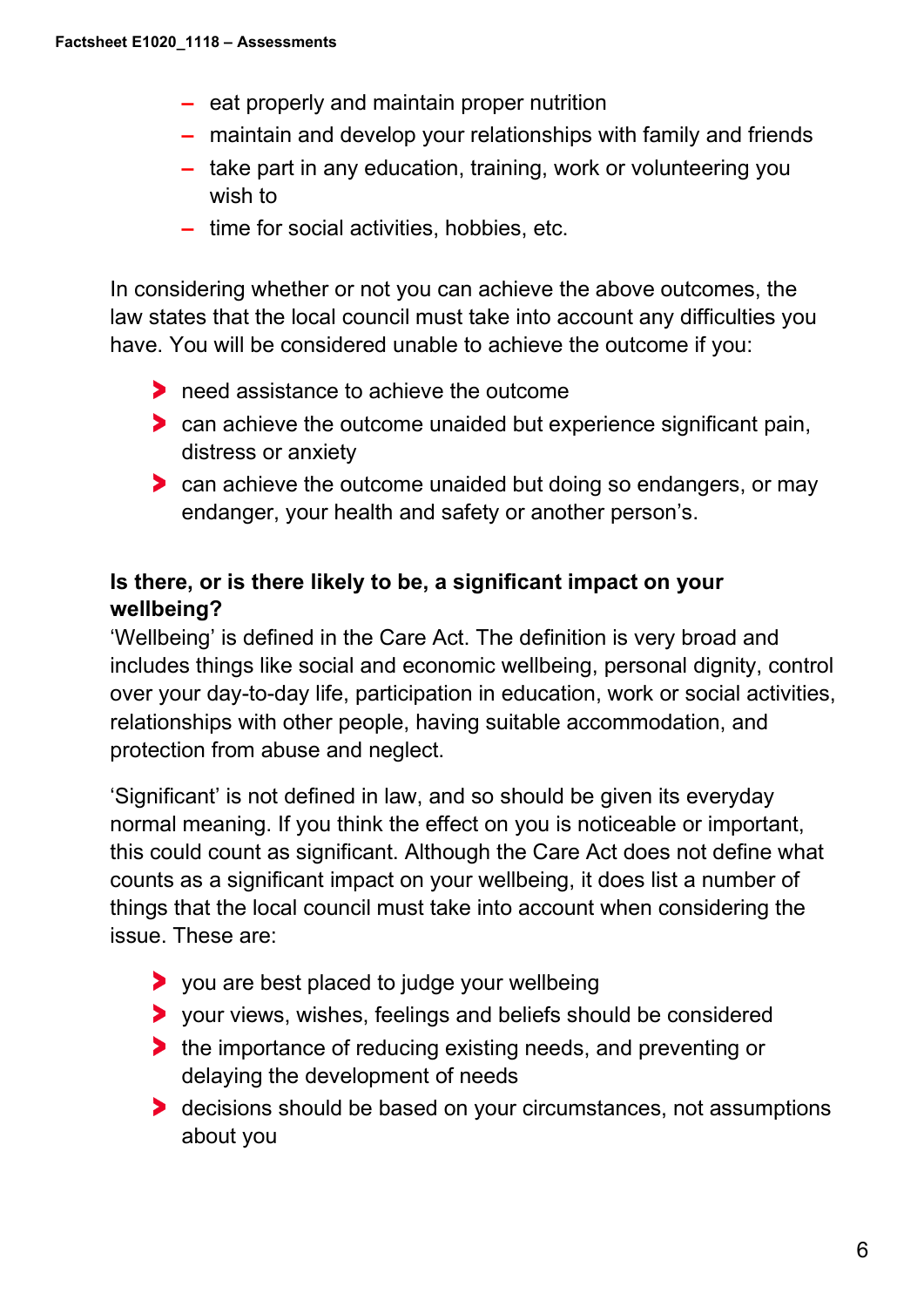- you should be able to participate as fully as possible in decision making
- the needs of the carer and the person being cared for need to be balanced
- $\blacktriangleright$  the need to protect people from abuse and neglect
- **any restrictions on rights or freedoms should be kept to the** minimum possible.

If your level of need varies, the local council must take this into consideration to gain a full picture of your level of need.

The reason for the variation is not important; it can be because the condition of the person you care for fluctuates from day to day or week to week, or because you have other responsibilities that can affect you from time to time.

# Stage 3 - What help you might get after a decision about your needs

# If you don't have eligible needs

If the local council decides that you do not have eligible needs, then you must be given a written decision explaining this. You must also be given advice and information about what could be done to prevent or reduce your needs either now or in the future. This advice and information should be based on your specific circumstances.

# If you do have eligible needs

If the local council decides that you do have eligible needs, then (providing you want them to) they have a legal obligation to meet these needs and must draw up a support plan detailing how these needs will be met. It may be agreed that the best way to help you as a carer is by providing services directly to you, providing services to the person you care for, or a combination of both.

The local council can provide services themselves or arrange services through another organisation. Alternatively, you or the person you care for can request direct payments. These are payments that enable you to buy services to meet your eligible needs. For more information on direct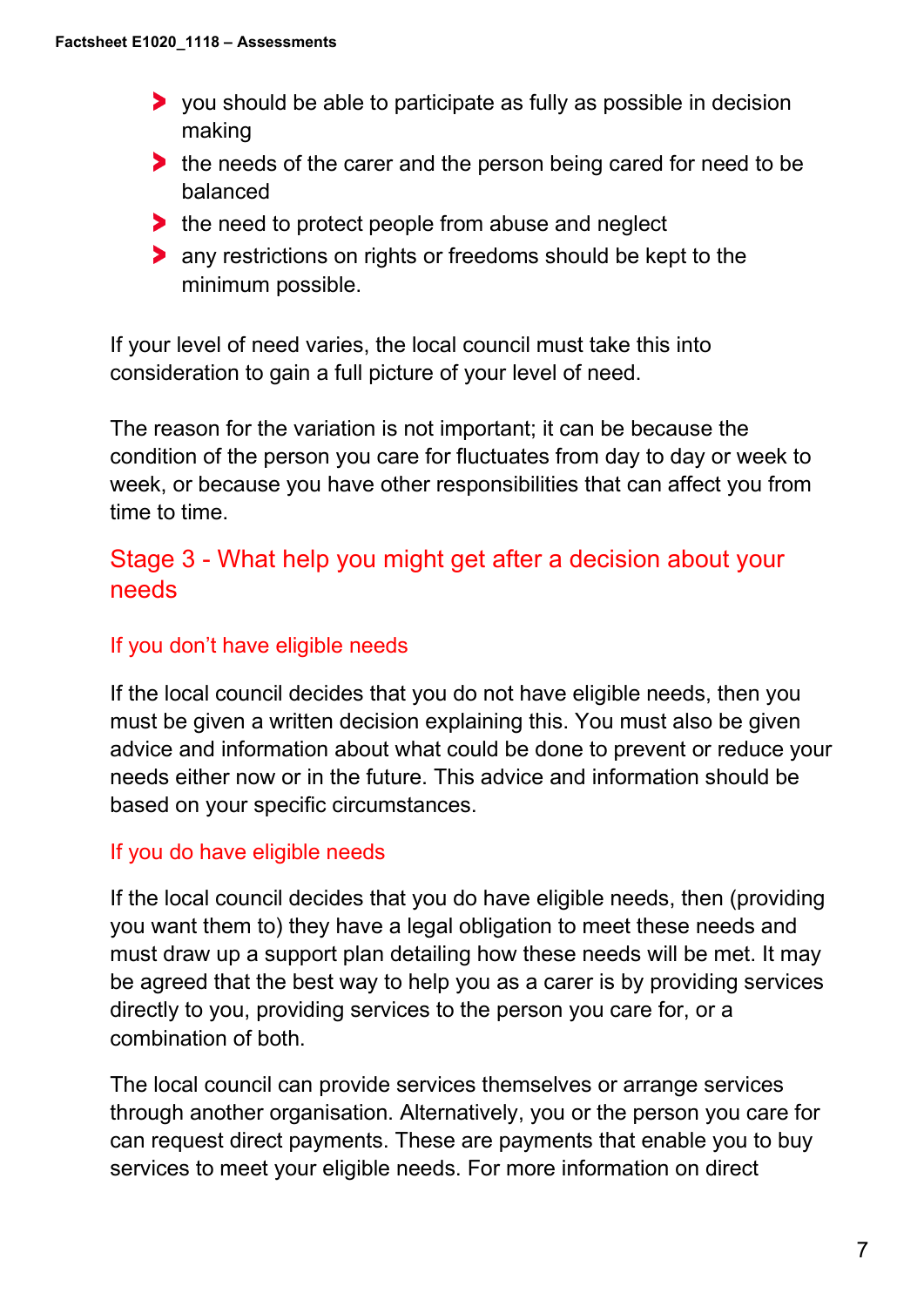payments visit [carersuk.org/directpayments.](https://www.carersuk.org/help-and-advice/practical-support/getting-care-and-support/direct-payments)

The local council may or may not charge you for carers support. If they do, they must carry out a financial assessment to work out whether you have to make a contribution and if so, how much. If the help you are offered is free, the local council do not have to carry out a financial assessment. For more information, see page 24.

**Note:** If the local council do charge for carers support and the outcome of your financial assessment is that you will have to pay the full charge, then the local council only has to meet your needs and draw up a support plan if you ask them too. The local council can then issue an additional charge for this.

The support plan must include:

- **b** details of the needs identified in the assessment
- which needs meet the eligibility criteria
- which needs the local council is going to meet, and how
- the outcomes that you want to achieve
- **If** information about the personal budget available (the amount of money that the local council has worked out it will cost to arrange the necessary support for you)
- $\triangleright$  information about direct payments
- **If information and advice to support you in your role as a carer and** address your needs.

Some examples of the kind of help that could be available to you as a carer if you are eligible for support:

- help with transport costs, such as taxi fares or driving lessons
- **the costs for a car where transport is crucial, such as repairs and** insurance
- **therefore is expressed to support you, such as a mobile phone or a computer** where it is not possible to access computer services elsewhere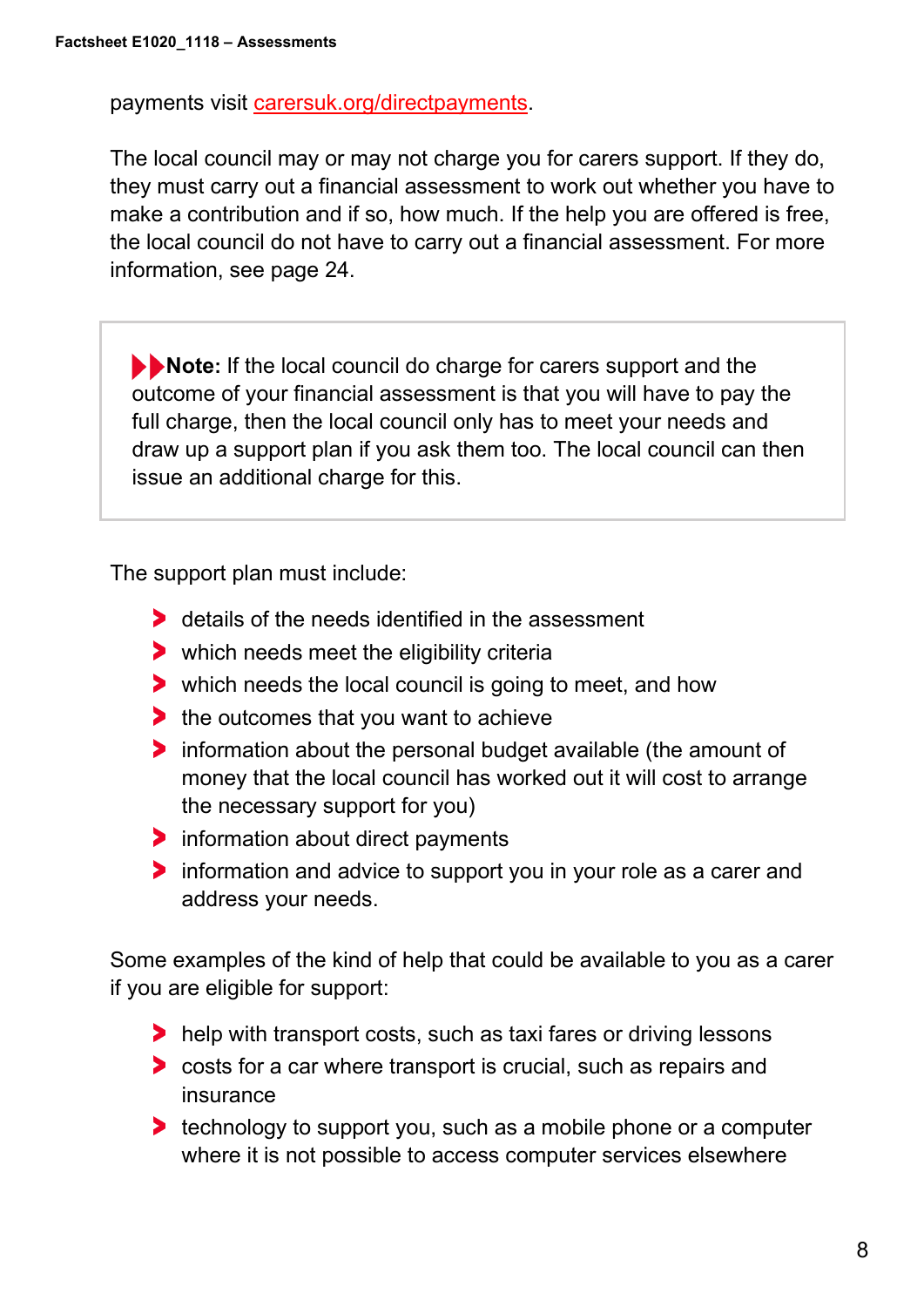- help with housework or gardening
- help to relieve stress, improve health and promote wellbeing such as gym membership.

Some examples of the kind of help that could be available to the person you care for, in order to help you as a carer:

- **Combinal Stranges to their home to make it more suitable**
- **Example 1** equipment such as a hoist or grab rail
- **a** care worker to help provide personal care at home
- a temporary stay in residential care/respite care
- **The meals delivered to their home**
- **a** place at a day centre
- **assistance with travel, for example to get to a day centre**
- **I** laundry services
- **P** replacement care so you can have a break.

**Note:** If help is provided for the person you care for, they will be financially assessed to see if they need to pay for this help.

# **For adults who require care and support**

# Stage 1 – Assessing the needs of an adult

#### What is a needs assessment?

A needs assessment is for adults (18 years and over) who may need help because of a disability, ill health or old age. It must look at a person's physical, mental and emotional needs, with a clear duty on the local council to consider the following:

- the person's needs and the impact they have on their care
- the things that matter to the person, for instance, a need to help with getting dressed or support to get to work
- the person's choices and goals, for example if they wish to take up a new activity or maintain relationships, and preferences for their day-to-day care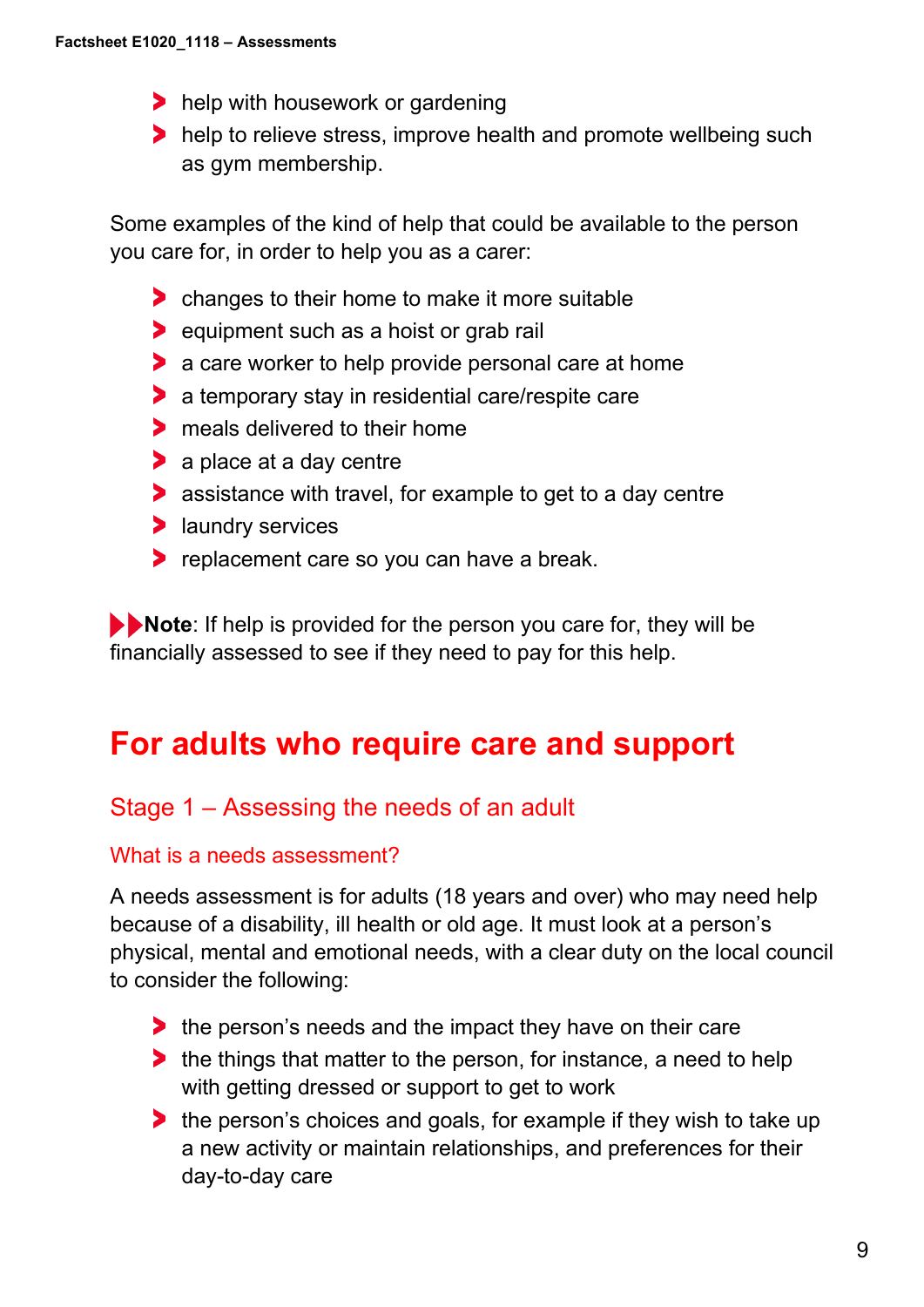- he types of services, information, advice, facilities and resources which will prevent or delay further needs from developing, helping the person stay well for longer (for example, the local council may offer the person a period of reablement to reduce needs and regain skills, before completing the assessment)
- the needs of the family of the person being assessed.

#### When should an adult receive a needs assessment?

The duty for local councils to assess an adult with care and support needs is triggered by the appearance of need, and must be carried out regardless of the level of those needs or the person's financial resources. This is called a needs assessment. Even if you as the carer are providing all the care the person needs, they are still entitled to a needs assessment. As a carer, you are entitled to be involved in the assessment if the person you care for wishes.

#### How do you prepare for a needs assessment?

In preparation for the assessment, it is useful for you and the person you care for to take some time to think about their physical, mental and emotional needs, including their goals, wishes and preferences.

## How is a needs assessment carried out?

If the person you care for has not been offered an assessment, you should contact their local council by phone, in writing or online and ask for one.

The assessment meeting is usually carried out by a social worker or another trained professional.

Assessments can be carried out face to face, over the phone or online in the presence of a family member, a friend or a support worker, if the person you care for agrees. If they think they can easily express their needs over the phone or online, then this method may be the right one for them.

In some areas, the local council ask local organisations to carry out the assessments, but arrangements should still be made through the local council. The local council should explain who will carry out the assessment, and the assessor should be trained. Where particularly complex needs are involved, an assessor with specialist expertise or knowledge should be involved.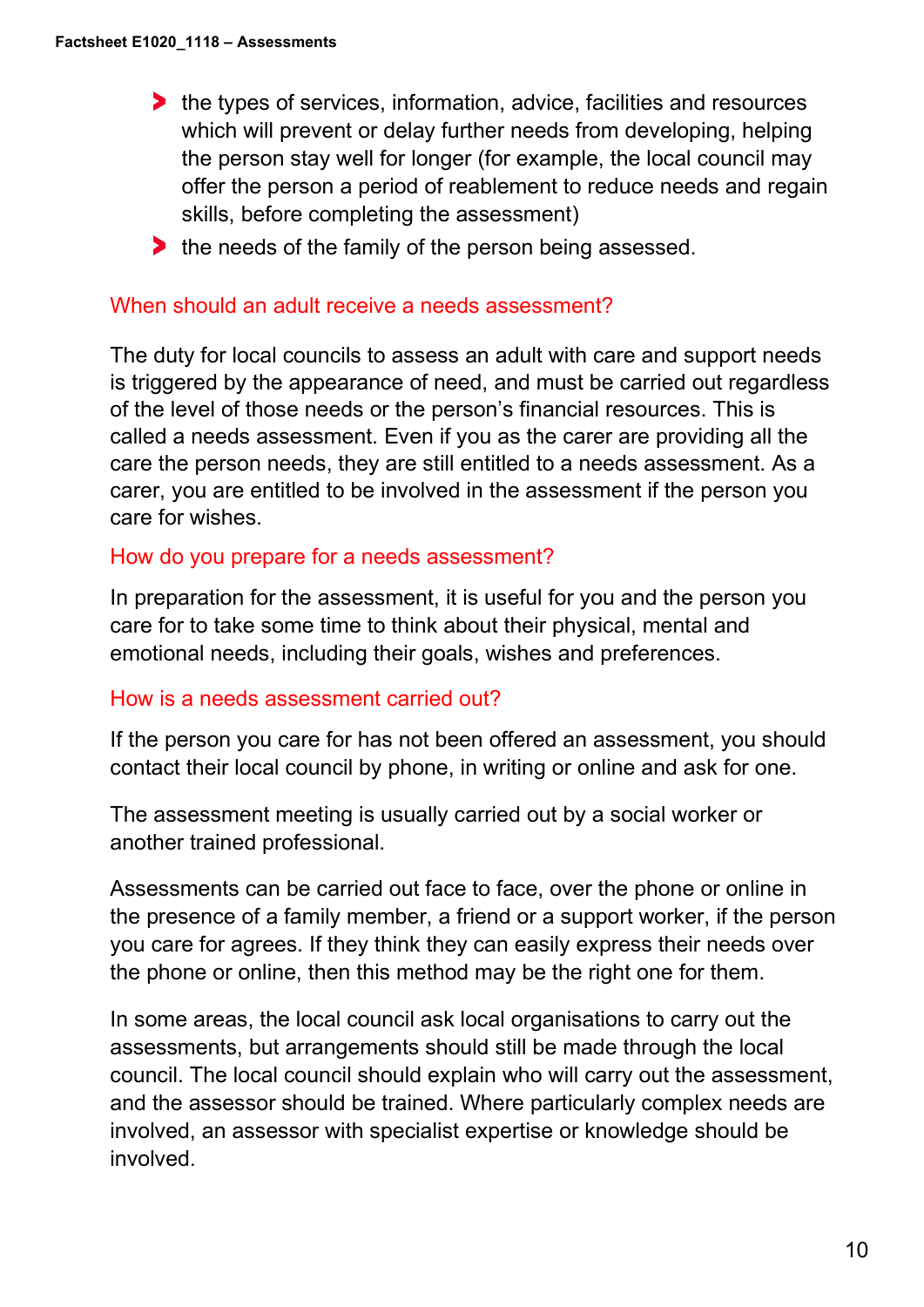If the person you care for agrees and can make their own decisions, they may also carry out a self-assessment. The local council will still be involved to help support the process, and to be satisfied that the person has identified all of their needs. The law says that local councils should apply an appropriate approach to enable the person being assessed to have their needs and wishes heard, for example by allowing as much contact with the local council as needed.

# Independent advocate

The local council must provide the person you care for with an independent advocate to assist them in the assessment process (and after) if:

- without support they would have 'substantial difficulty' in communicating their wishes, or understanding, retaining and assessing information during the assessment and
- If there is no other appropriate person who is able and willing to help them.

# Stage 2 – Looking at whether the adult's needs are eligible for support

# How will the local council decide if the adult I am caring for is eligible for their support?

The Care Act introduces national rules for deciding who is eligible for care and support. But it will still be for local councils to make the decision about whether or not the needs of the person you care for meet the rules and so whether they have what the law calls eligible needs. Importantly, the fact that an adult's needs are currently being met by a carer is irrelevant in deciding whether or not they meet the eligibility criteria. There are three questions the local council will have to consider in making their decision:

- Does the person you care for have care and support needs as a result of a physical or mental condition?
- Due to care and support needs, is the person you care for unable to achieve or meet two or more desired goals or outcomes?
- Is there, or is there likely to be, a significant impact on the person's wellbeing?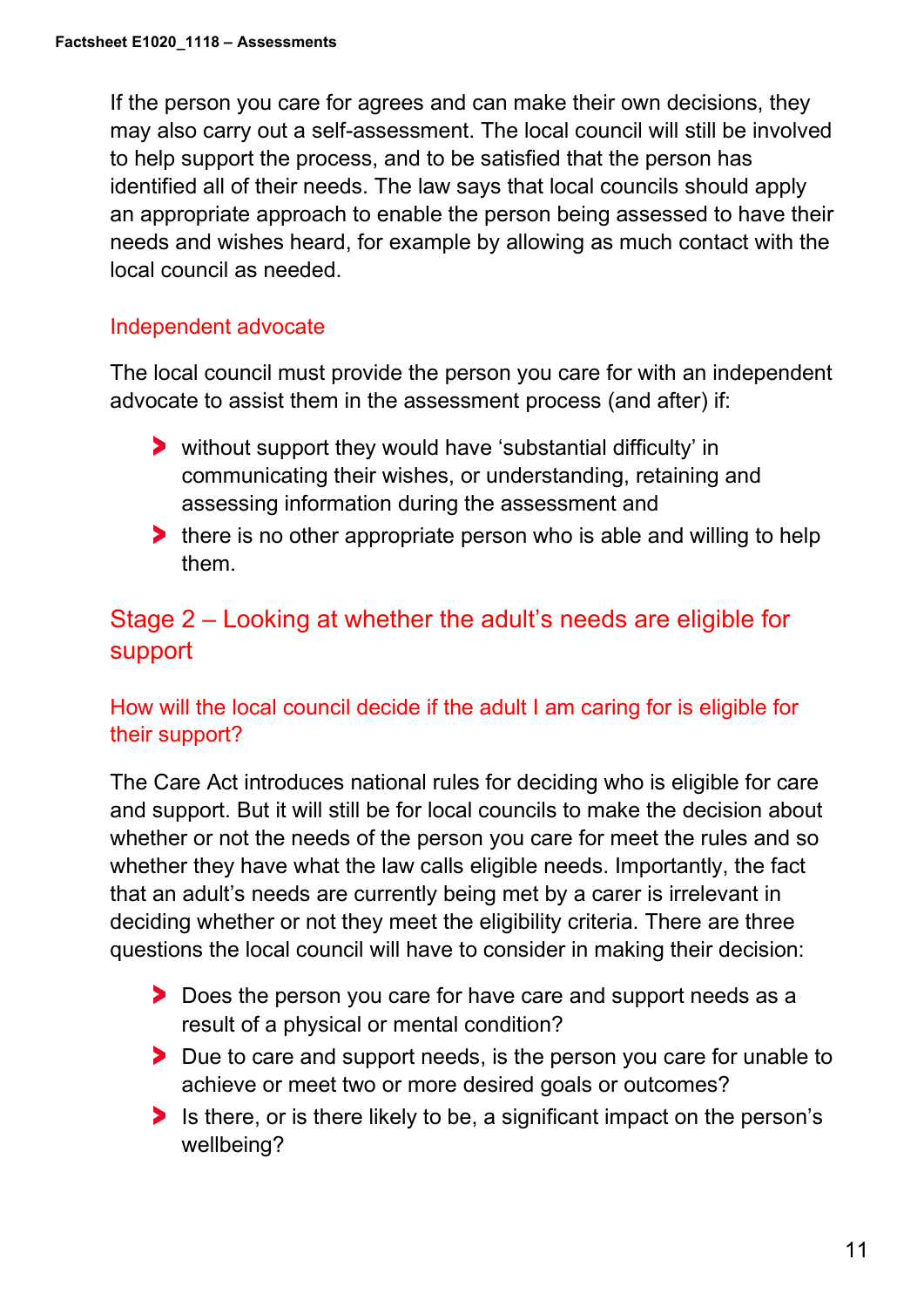If the answer to all three questions is yes, the person you care for will have eligible needs for care and support. These questions are explained in more detail on the following page.

# **Does the person you care for have care and support needs as a result of a physical or mental condition?**

This can include physical, mental, sensory, learning or cognitive disabilities or illnesses, substance misuse or brain injury. There is no need for a formal diagnosis.

# **Due to care and support needs, is the person you care for unable to meet two or more desired goals or outcomes?**

The desired goals or outcomes are:

- **Example 2 beat properly and maintain proper nutrition**
- **>** maintain personal hygiene
- **>** manage toilet needs
- **b** dress appropriately
- **able to use and move about the home safely**
- **If** maintain their home in a fit and proper state
- maintain and develop relationships with family and friends
- **take part in any education, training, work or volunteering**
- **be able to participate in social activities, hobbies and make use of** public transport and local services
- **I** look after any children they have responsibilities for.

In considering whether or not they can achieve the above outcomes, the law states that the local council must take into account any difficulties they have. They will be considered unable to achieve the outcome if they:

- **Theory is a set in achieve the outcome**
- can achieve the outcome unaided but experience significant pain, distress or anxiety
- **Can achieve the outcome unaided but doing so endangers, or may** endanger, their health and safety or another person's
- **Can achieve the outcome with assistance, but it takes significantly** longer than would normally be expected.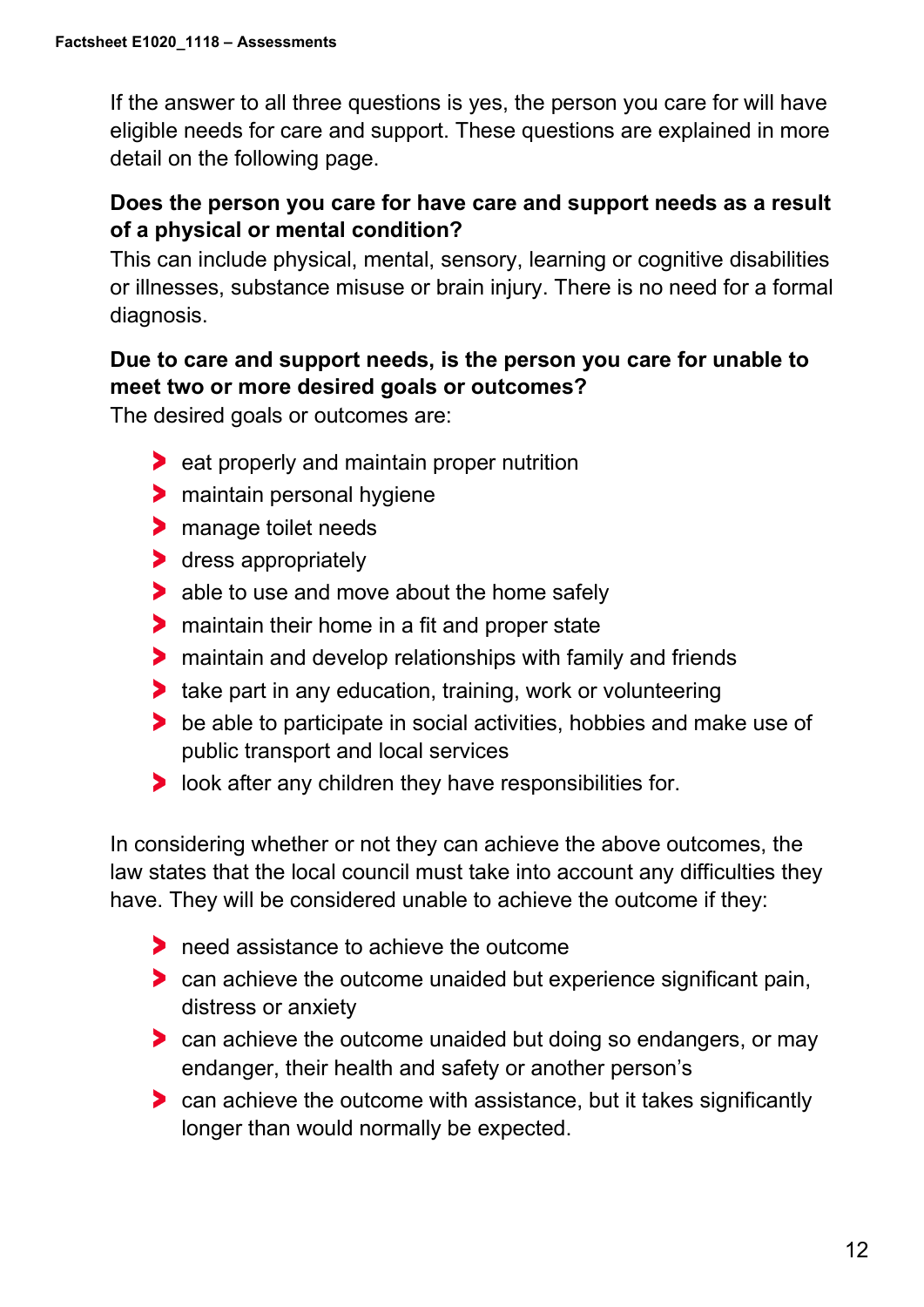# **Is there, or is there likely to be a significant impact on the person's wellbeing?**

'Wellbeing' is defined in the Care Act. The definition is very broad and includes things like personal dignity; control over your day-to-day life; participation in education, work or social activities; relationships with other people; having suitable accommodation; and protection from abuse and neglect. There is clearly some overlap with the list of outcomes above.

'Significant' is not defined in law, and so should be given its everyday, normal meaning. If you think the effect is noticeable or important, this could count as significant. Although the Care Act does not define what counts as a significant impact on wellbeing, it does list a number of things that the local council must take into account when considering the issue, including:

- $\blacktriangleright$  the adult is best placed to judge their own wellbeing
- $\blacktriangleright$  the adult's views, wishes, feelings and beliefs
- **the importance of reducing existing needs, and preventing or** delaying the development of needs
- **b** decisions should be based on the adult's circumstances, not assumptions about them
- If the adult is able to participate as fully as possible in decision making, balancing the needs of the carer and the person being carer for
- the need to protect people from abuse and neglect, ie what to do if you are worried that a vulnerable person is at risk of harm or neglect
- any restrictions on a person's rights or freedom should be kept to the minimum possible.

If the adult's level of need changes because of their condition (for example, if there are days when tasks can be completed and days when they cannot), the local council must take this into consideration to gain a full picture of the adult's level of need.

# Stage 3 – What help they might get after a decision about their needs

If the person you care for doesn't have eligible needs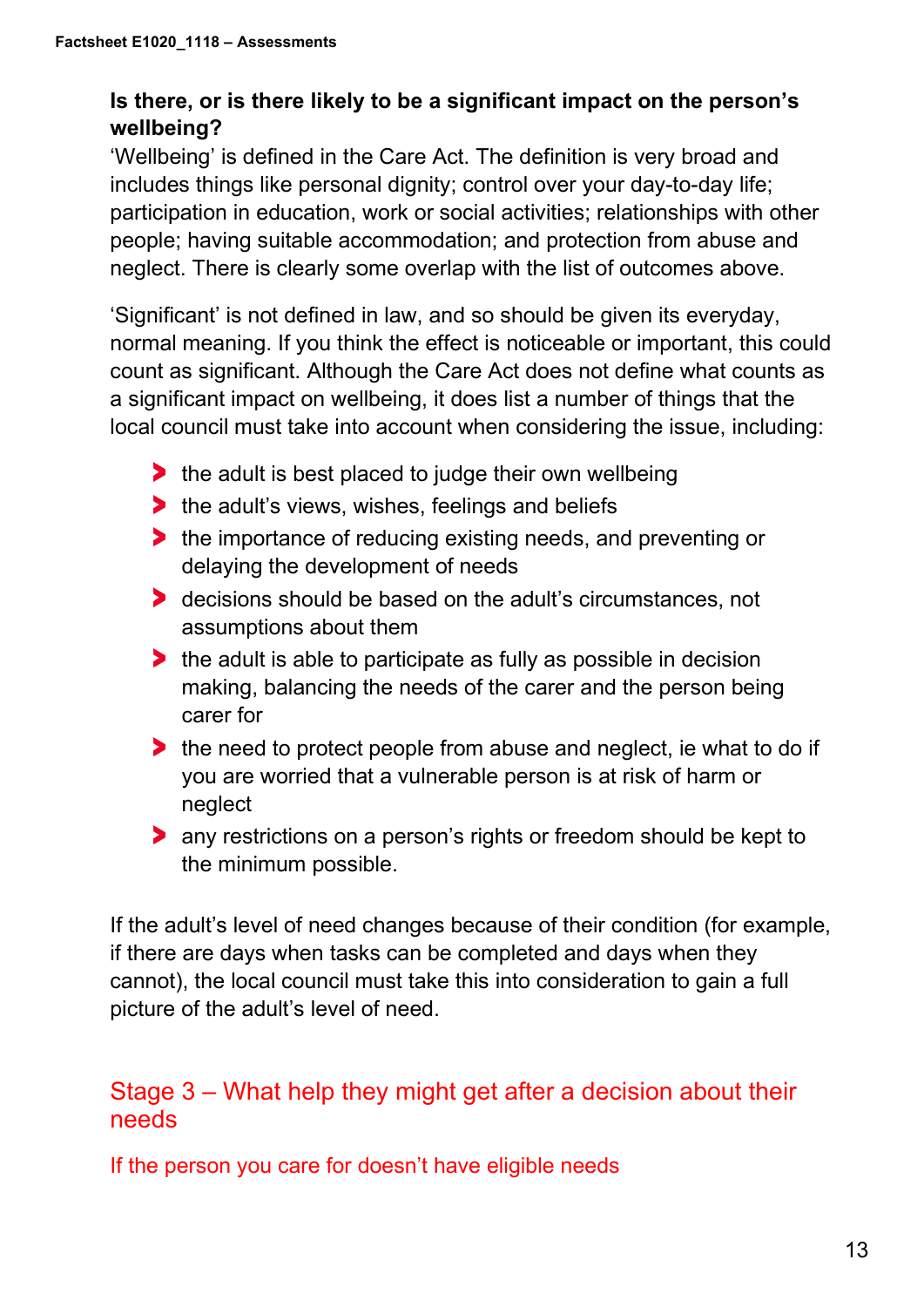If the local council decides that the person you care for does not have eligible needs, then they must be given a written decision explaining this. They must also be given advice and information about what could be done to prevent or reduce their needs either now or in the future. This advice and information should be based on their specific circumstances.

#### If the person you care for does have eligible needs

If the local council decides that the person you care for does have eligible needs, then providing they want them to, the local council must draw up a care and support plan detailing how these needs will be met.

If the eligible needs of the person you care for are already being met in some way, the local council do not have to meet these particular needs, but they should still be recorded in the care and support plan. As a carer, you are entitled to be involved in this process if the person you care for agrees. The local council cannot lawfully assume that you will continue to meet the person's needs. Therefore, it is important for you to be clear about the level of care you are willing and able to provide.

If the eligible needs of the person you care for are not already being met in some way, the local council has a legal obligation to help meet these needs. The local council can provide services directly, or they can arrange services through another organisation. Alternatively, the person you care for might request direct payments. These are payments that can enable them to buy services to meet their eligible needs. For more information on direct payments, see our online page: carersuk.org/directpayments

Unless it is a service that the local council provides free of charge, they must carry out a financial assessment to work out whether the person you care for has to make a contribution, and if so, how much. For more information, see page 24.

**Note:** If the outcome of the financial assessment is that the person you care for will have to pay the full charge, then the local council only has to meet their unmet eligible needs and draw up a care and support plan if they want them to (unless it is residential care, in which case the local council do not have to do this). The local council can then issue an additional charge for arranging the support.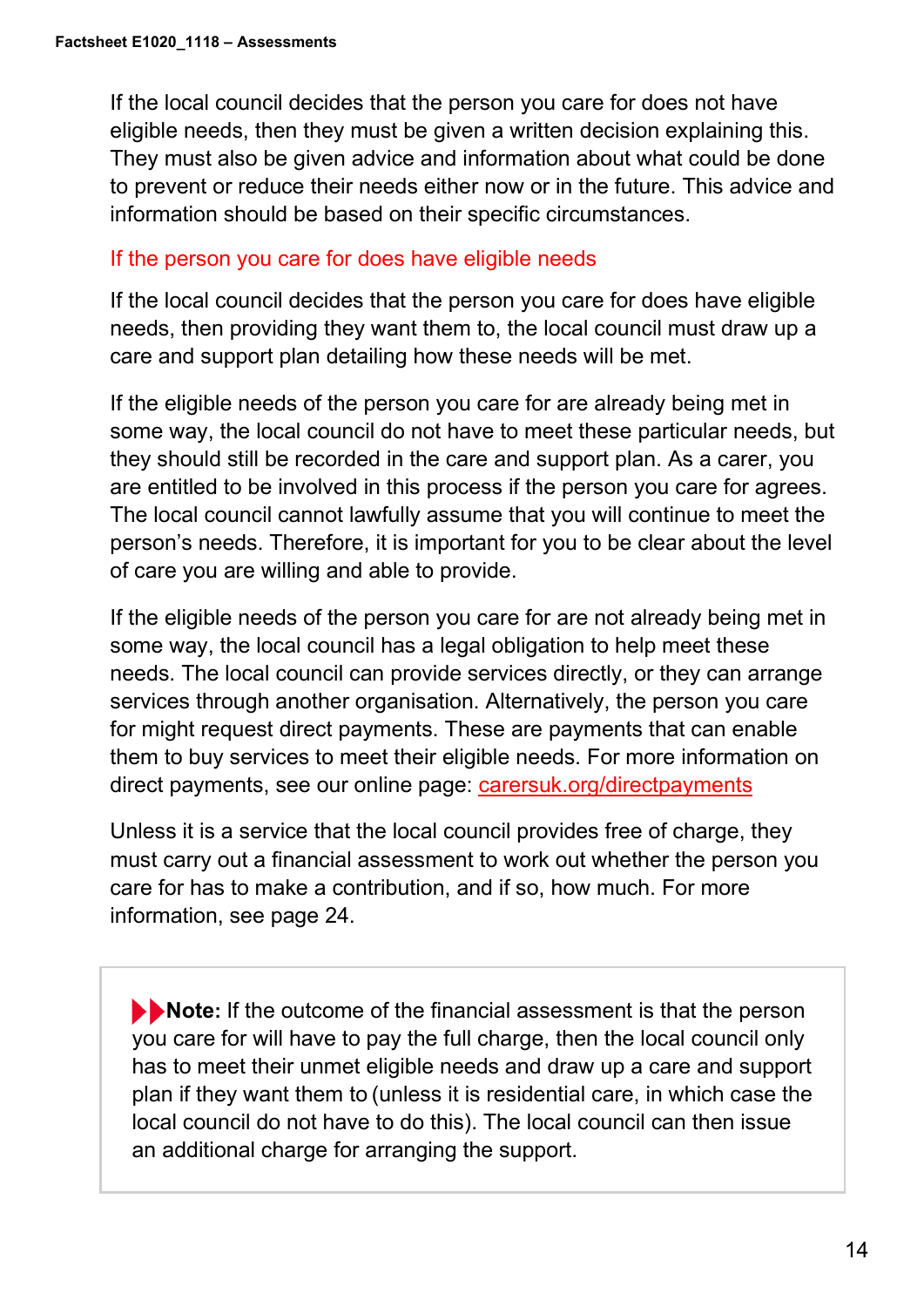The care and support plan must include:

- details of the needs identified in the assessment
- which needs meet the eligibility criteria
- which needs the local council is going to meet, and how
- the outcomes that the person you care for wants to achieve
- the personal budget available (the amount of money that the local council has worked out it will cost to arrange the necessary care and support for them)
- Information about direct payments
- **Information and advice on what can be done to reduce their needs,** and to prevent or delay the development of needs in the future.

Some examples of the kind of help that could be available to the person you care for:

- changes to their home to make it more suitable
- **Example 1** equipment such as a hoist or grab rail
- **a** care worker to help provide personal care at home
- **a** temporary stay in residential care/respite care
- **The meals delivered to their home**
- > a place at a day centre
- **assistance with travel, for example to get to a day centre**
- **>** laundry services
- **P** replacement care so you can have a break.

# **Young carers and the whole family approach**

When carrying out any assessment, local councils are expected to adopt what is called a whole family approach. This means considering how the needs of the person being assessed affect other family members, or anyone in their support network.

There are few prescriptive rules about the whole family approach, but it should mean that local councils pay more attention to the views of carers. It should also mean that local councils are more likely to consider the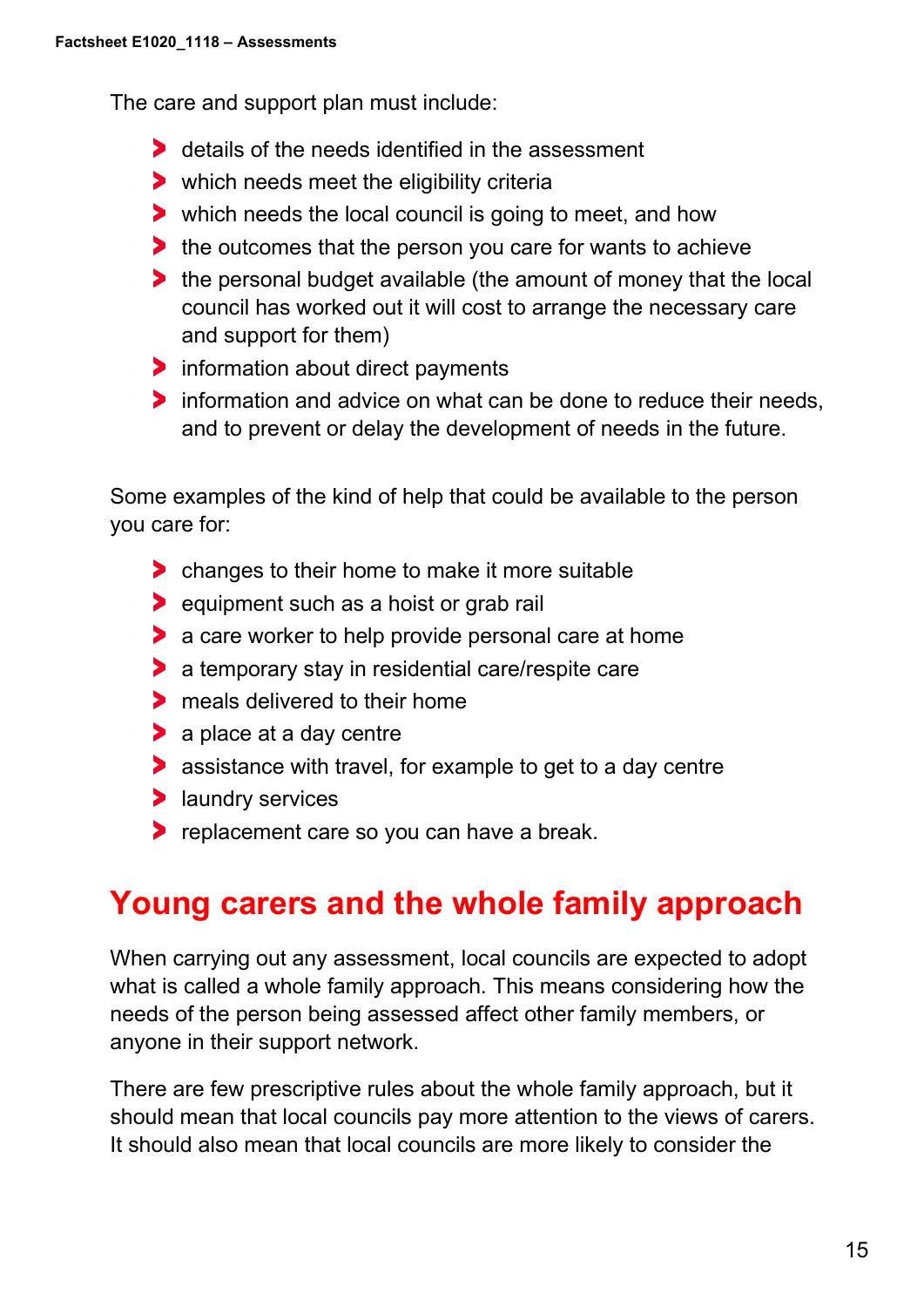needs of children or other adults who live with or support the disabled person, but are not immediately considered to be carers.

Young carers are defined as children under 18 with caring responsibilities. Their rights to be assessed come mostly from the Children's Act 1989 and the Children and Families Act 2014. As part of the whole family approach, if there is a disabled adult being cared for, the local council has a duty to consider whether there are any children involved in providing that care, and if so, what the impact is on that child.

The local council have a duty to assess 'on the appearance of need' (ie without a 'request' having to be made) and the assessment must involve the child with caring responsibilities, their parents and any other person the young carer requests in the assessment process.

The assessment must look at:

- whether or not the young carer wishes to continue caring, and whether it is appropriate for them to continue caring
- any education, training, work or recreational activities the young carer is or wishes to participate in.

Where a young carer's eligible needs are identified as requiring support, local councils will have to:

- **P** provide support directly to the young carer or
- demonstrate that the assessment of the person being cared for has provided adequate care and support to prevent inappropriate care being required from the young carer.

Local councils are also encouraged to consider combining the assessments of people within the same family, for example those of the carer and the person being cared for, so that the assessments are linked and complimentary. Similarly, assessments can sometimes be carried out jointly with another agency, such as the NHS, to ensure that all the professionals involved in a person's care are talking to each other when decisions about care are being made.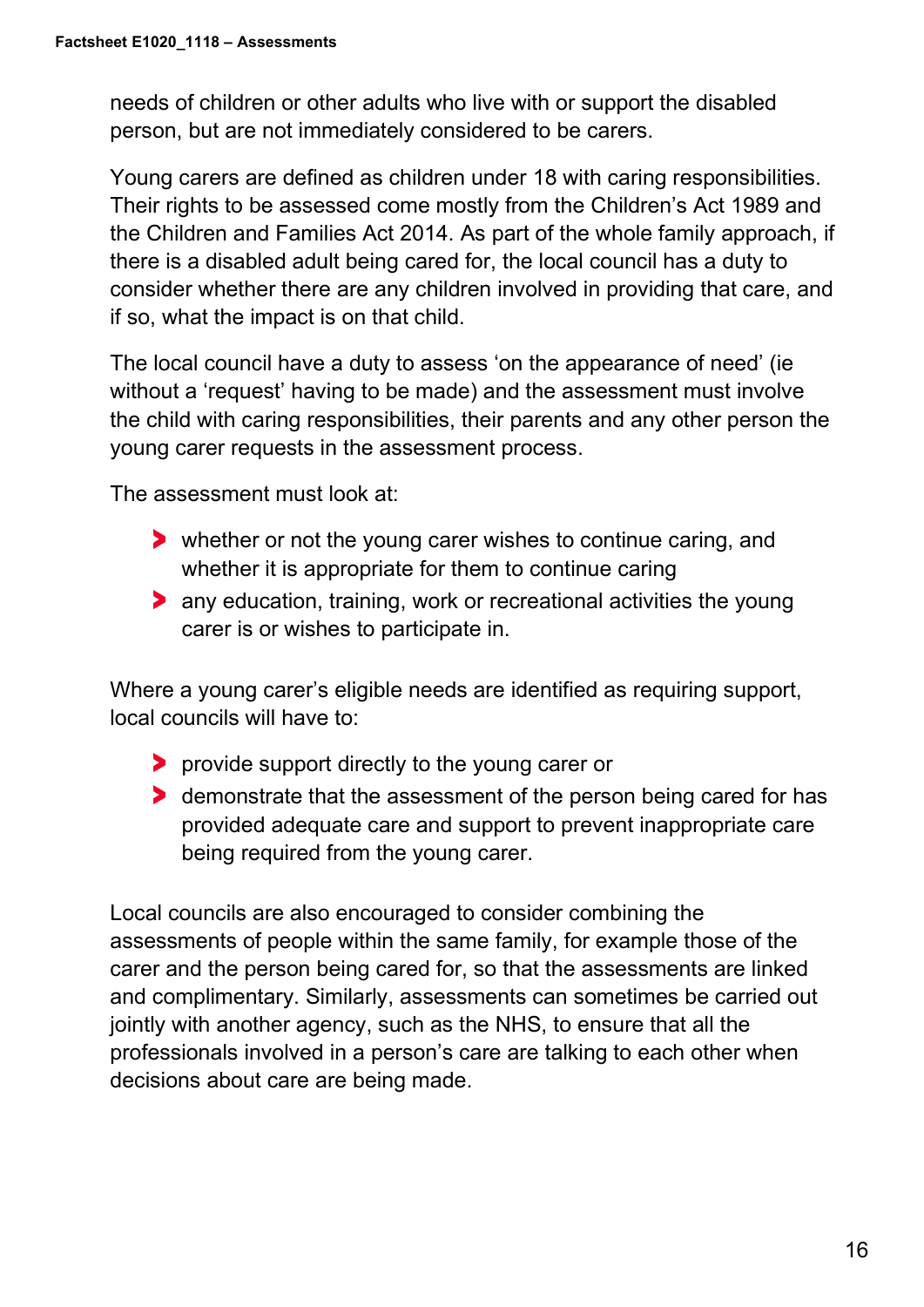# **For disabled children and their families**

# Parent carers of disabled children

A parent carer is someone over 18 who provides care for a disabled child (under 18) for whom they have parental responsibility.

The Children and Families Act 2014 amends the Children Act 1989, requiring local councils to assess parent carers on the appearance of need or where an assessment is requested by the parent. This is called a parent carers needs assessment. This assessment can be combined with one for the disabled child, and could be carried out by the same person at the same time.

The local council must also be satisfied that the child and their family come within the scope of the Children's Act, ie that the child is a child in need (see page 18 for details).

The assessment must look at:

- whether the parent has needs for support and what those needs are
- the wellbeing of the parent (wellbeing has the same meaning as outlined on pages 6-7)
- whether it is appropriate for the parent to provide, or continue to provide, care for the disabled child, in the light of the parent's needs for support, other needs and wishes
- If the need to safeguard and promote the welfare of the child who is being cared for, and any other child for whom the parent carer has parental responsibility.

Any services to be provided for parent carers of disabled children can be included in a child's Education Health and Care plan, if the child has one.

# Non-parent carers of disabled children

A carer of a disabled child may not necessarily be the young person's parent. You may be a relative who is providing, or intends to provide, care to a child. Carers of a disabled child who do not have parental responsibility for the child (such as a grandparent or extended family member) would not have the same rights to an assessment that a parent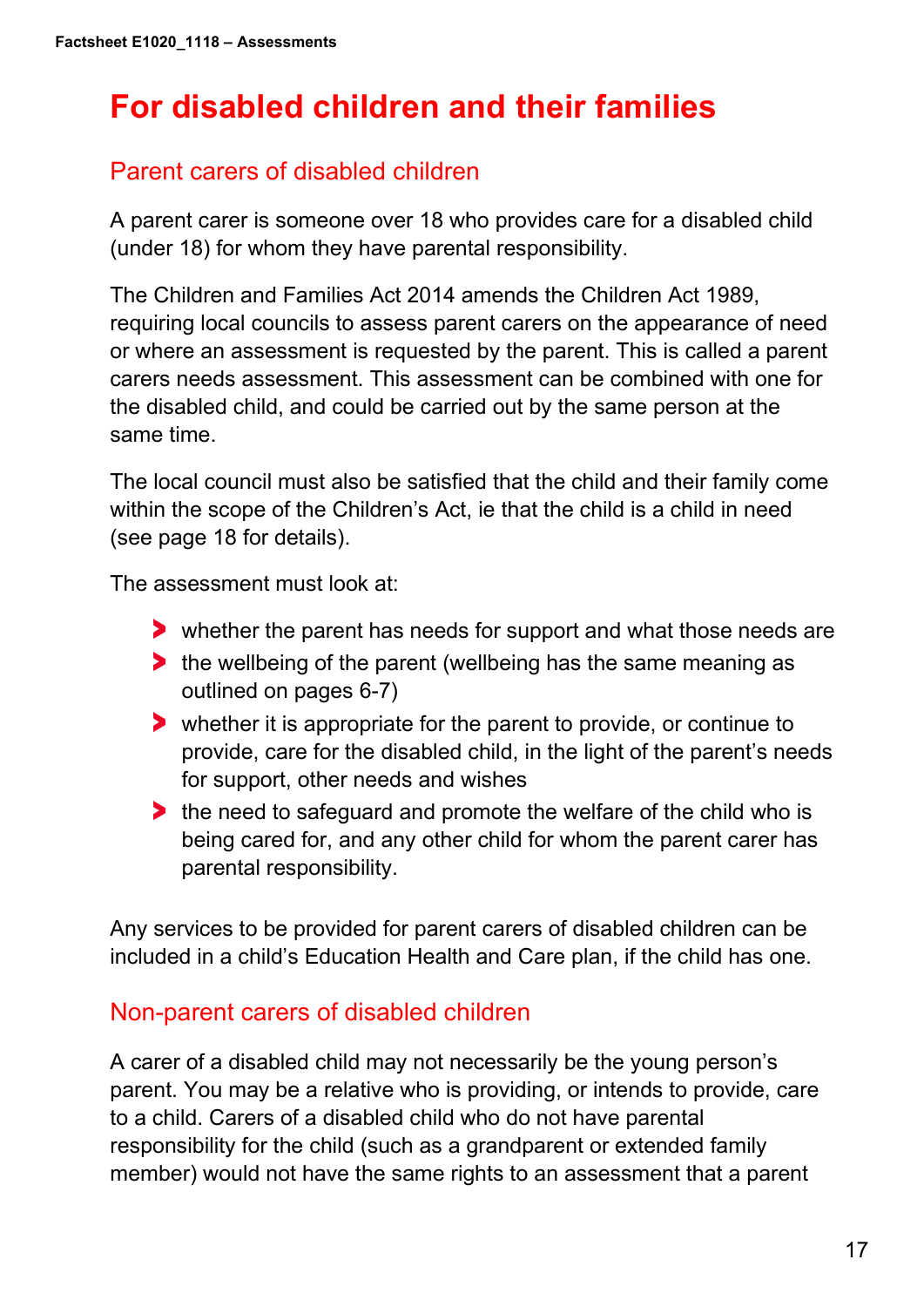would have. However, under The Carers (Recognition and Services) Act 1995, you may be able to access support through a carer's assessment by demonstrating that you are providing, or intend to provide, regular and substantial care.

# Disabled children

#### **What is a Children Act assessment?**

Assessments for disabled children will continue to be carried out under the Children Act 1989. Local councils have a duty to assess a 'child in need' under the age of 18 for any services that they or their family may need. A 'child in need' is defined as one of the following:

- **a** child who is unlikely to achieve or maintain, or to have the opportunity of achieving or maintaining, a reasonable standard of health or development without the provision of services
- a child whose health or development is likely to be significantly impaired, or further impaired, without the provision of services
- a child who is disabled the Children Act considers a child disabled if the child is blind, deaf, non-verbal, suffering from a mental disorder of any kind, has substantial or permanent impairments caused by illness, injury or congenital deformity or such other disability as may be prescribed.

The assessment considers all the help that your disabled child needs, the needs of any other children in the family and the help that you may need to care for the disabled child.

The assessment will involve gathering information (which will include talking to you, your child and other key people in your child's life), assessing this information and deciding whether any of your child's or family's needs are eligible for support from the local council.

The assessment will normally be carried out by a social worker at a visit to the home of your child, but other agencies may also be involved, such as health and education.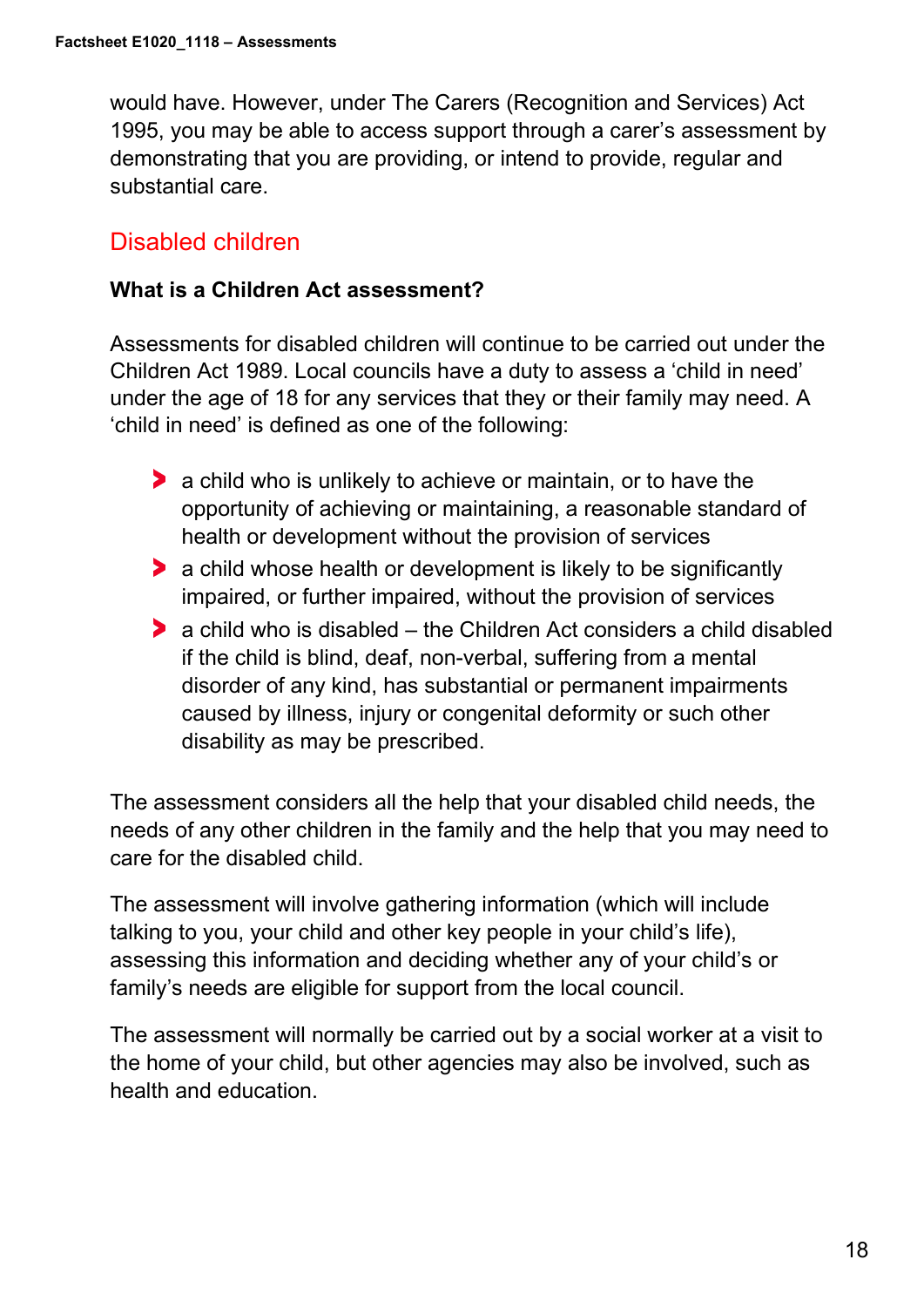This assessment can be combined with a parent carer's needs assessment, or an assessment of your child's educational needs.

#### **How do you arrange a Children Act Assessment?**

You can request a Children Act assessment by contacting the local council. Explain that your child is disabled and a child in need and you want an assessment of the needs of your child and your family to be carried out.

You should describe your child's impairment, and (if you have one), you could provide a copy of any diagnosis of your child's disability. Describe what difficulties you are having and the type of help you would like.

Alternatively, you could ask your GP, health visitor or voluntary organisation to contact them on your behalf. The local council should respond immediately (within one working day), letting you know whether it will carry out the assessment.

## **How can you prepare for a Children Act assessment?**

These suggestions may be useful to help you prepare for the assessment:

- Get together a file with all the relevant information about your child, such as letters, medical reports, notes, etc, from GPs and professionals involved - evidence can also come from letters / statements from family members, friends, other professionals or anyone who knows your situation.
- You could arrange for someone to support you at the assessment, such as an advocate or professional, if you feel it would help.
- **Take time to think about what you want to say. For example, think** about your child's needs, the impact the caring role has on you and your family and the outcome you are hoping for from the assessment.
- Think about any risks you, your disabled child and any other family member may experience if support is not provided.
- Keep a note of parts of the assessment meeting that you think will be helpful, such as any decisions agreed.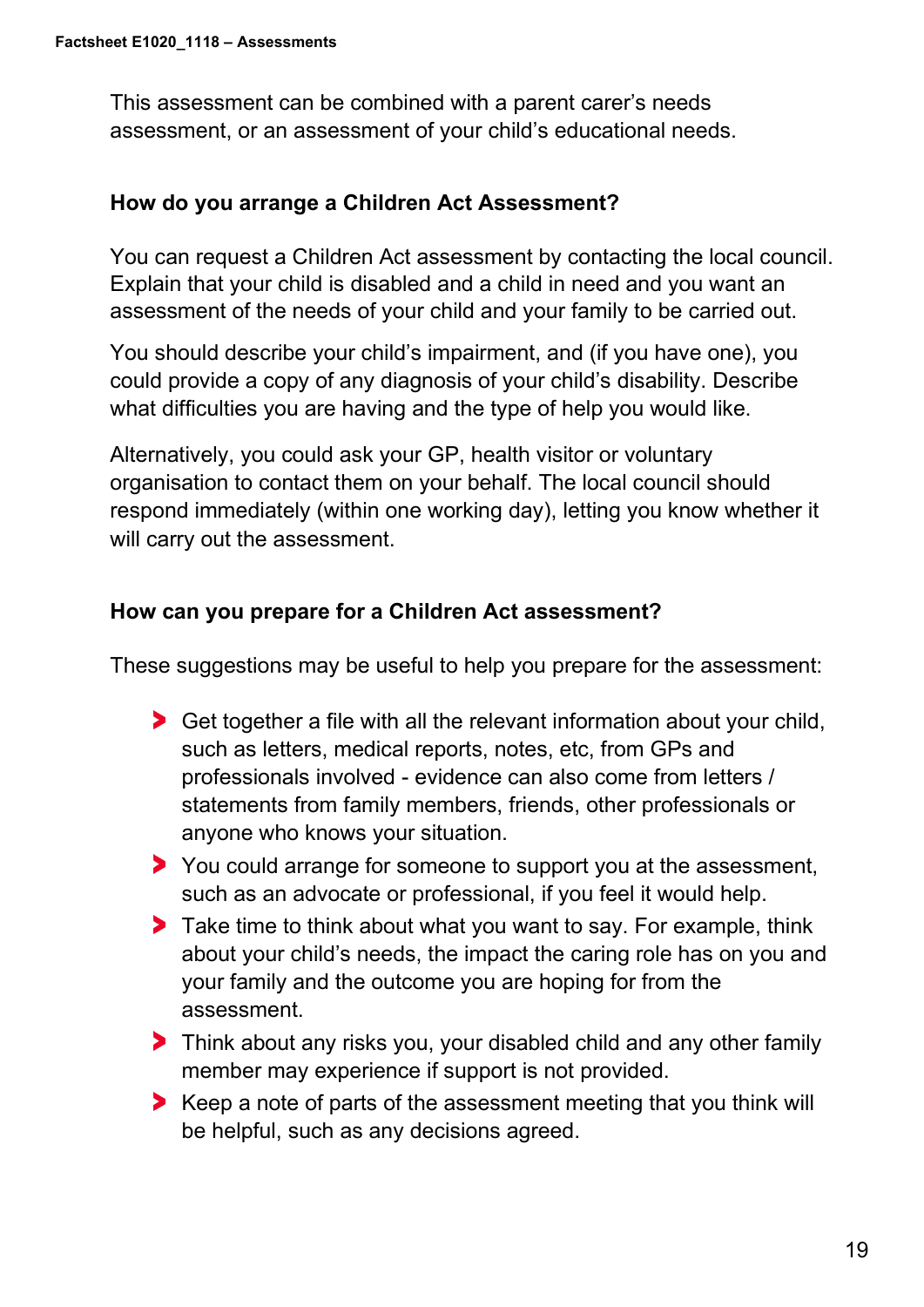# **What support might your child be entitled to?**

Local councils have different eligibility criteria for deciding who to provide support to. If your child has been assessed as requiring support, these will be set out in a care plan, which should be reviewed every six months.

Examples of the types of support include:

- practical assistance in and around your home, such as home help, personal care, a sitting service, equipment or adaptations
- Services based outside the home, such as an after-school club or holiday play scheme
- If travel and other social care assistance to enable your child to take part in recreational activities or education holidays
- **temporary short breaks or respite care or the provision of** accommodation on a longer-term basis.

The local council can also provide services that can help the family and you as a carer.

# **For people approaching adulthood**

## Transition assessments

This section covers the provisions for disabled children (and their carers) and young carers as their 18th birthday approaches. Local councils have to provide support to enable individuals and families to plan ahead so that there are no gaps in services when a person becomes 18.

An assessment helps identify services that may be required during the transition to adulthood.

Whether or not the person being assessed (or their carer) has eligible needs after they turn 18 will ultimately depend on whether or not they meet the eligibility criteria (as a carer or disabled person).

The Care Act introduces a new duty on local councils to carry out assessments for the following individuals: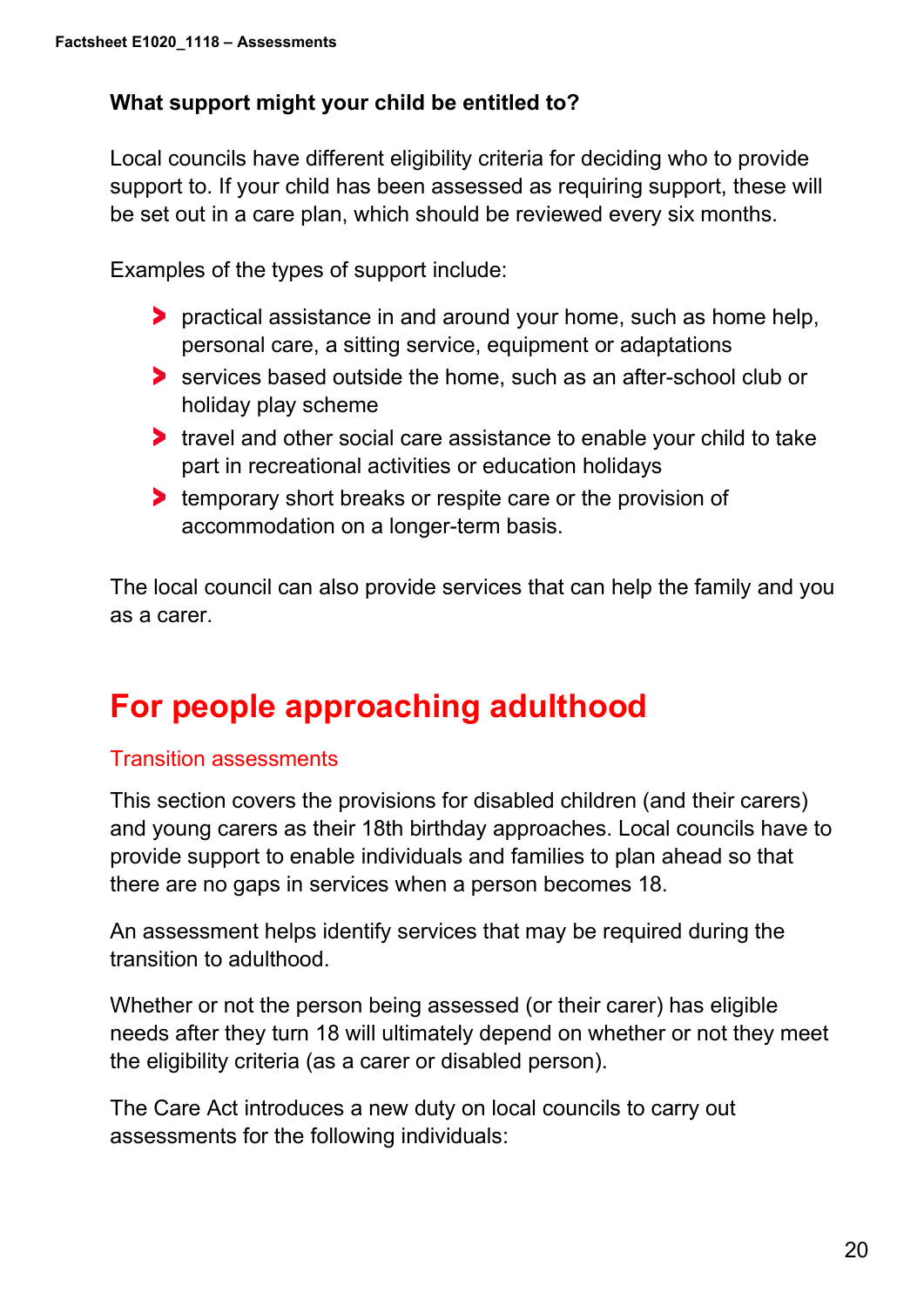- children receiving care and support who are approaching their 18th birthday – this is called a Child's Needs Assessments (CNA) 'in transition'
- carers of disabled children who are approaching their 18th birthday – this is called a Child's Carer's Assessment (CCA) 'in transition'
- $\triangleright$  young carers who are approaching their 18th birthday this is called a Young Carer's Assessment (YCA) 'in transition'.

An assessment must be carried out by the local council where it considers:

- **the young carer, child or carer of a disabled child is likely to have** care and support needs after the child becomes 18 and
- there is 'significant benefit' to the young carer, child or adult carer if an assessment is made.

Young carers and carers of disabled children are entitled to an assessment even where the person being cared for (child or adult) does not receive care and support services. There is no rule about what age the child needs to be before an assessment can be requested or made. Your local council is able to be flexible so that each individual's circumstances can be taken into account when deciding if and when an assessment is made.

If the local council decide that the child will have a need for care and support after they turn 18, they should carry out an assessment. This should be carried out before the child becomes 18. However if it hasn't happened by the time the child reaches 18, then any support currently being provided should continue until an assessment has been carried out and a decision has been made.

The local council can decide not to carry out an assessment where it considers that the timing is not of significant benefit to the child's preparation for adulthood. If this happens, they should advise when it is likely to be of significant benefit and contact the child or you to arrange the assessment at that time.

The local council can decide not to carry out an assessment where it considers that there is not likely to be a need for care and support after the child becomes 18. It is unlikely that this would happen, as most people currently receiving support would be likely to have a need for care and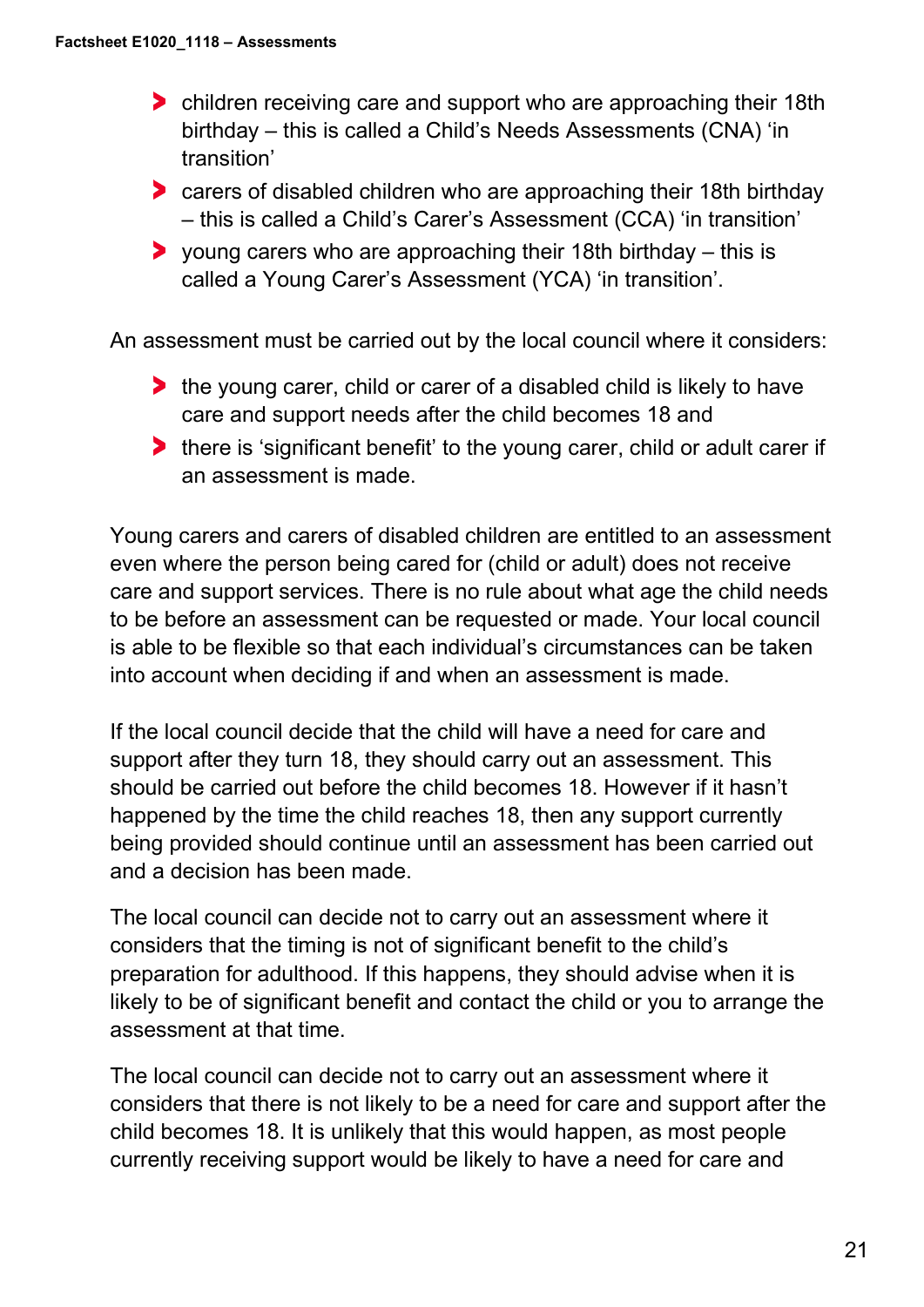support after the child becomes 18. However, if this does happen, any support currently being provided for the child would stop when the child turns 18.

## What should the transition assessment consider?

Local councils will need to consider:

- **the current needs of the person, including the types of adult care** and support that might be beneficial before adulthood
- what needs they are likely to have when they (or the child they care for) turn 18
- $\blacktriangleright$  the outcomes, desires and goals they want to achieve in life this can include, for example, employment, education, training, independent living, friends, relationships, community participation and activities.

Carers of disabled children and young carers should especially consider whether they are willing to continue caring, both now and when the child turns 18, and whether they want to participate in work, education, training or recreational activities. The local council has a legal responsibility to cooperate by working with the child, their family and professionals in health, education and social care to ensure a successful transition to adult care.

The Care Act states that the local council can combine any of these 'transition' assessments with any other assessment being carried out (such as education and health), provided all parties agree.

For example, if a hospital is carrying out an assessment at the same time as the local council's assessment, the local council can carry out that assessment jointly with the hospital.

#### What happens after the transition assessment has been carried out?

Following the assessment, the person should receive:

- **advice and information about the sort of support they can expect** once the disabled child or young carer turns 18
- **If** guidance on reducing their needs and helping them to prevent future needs.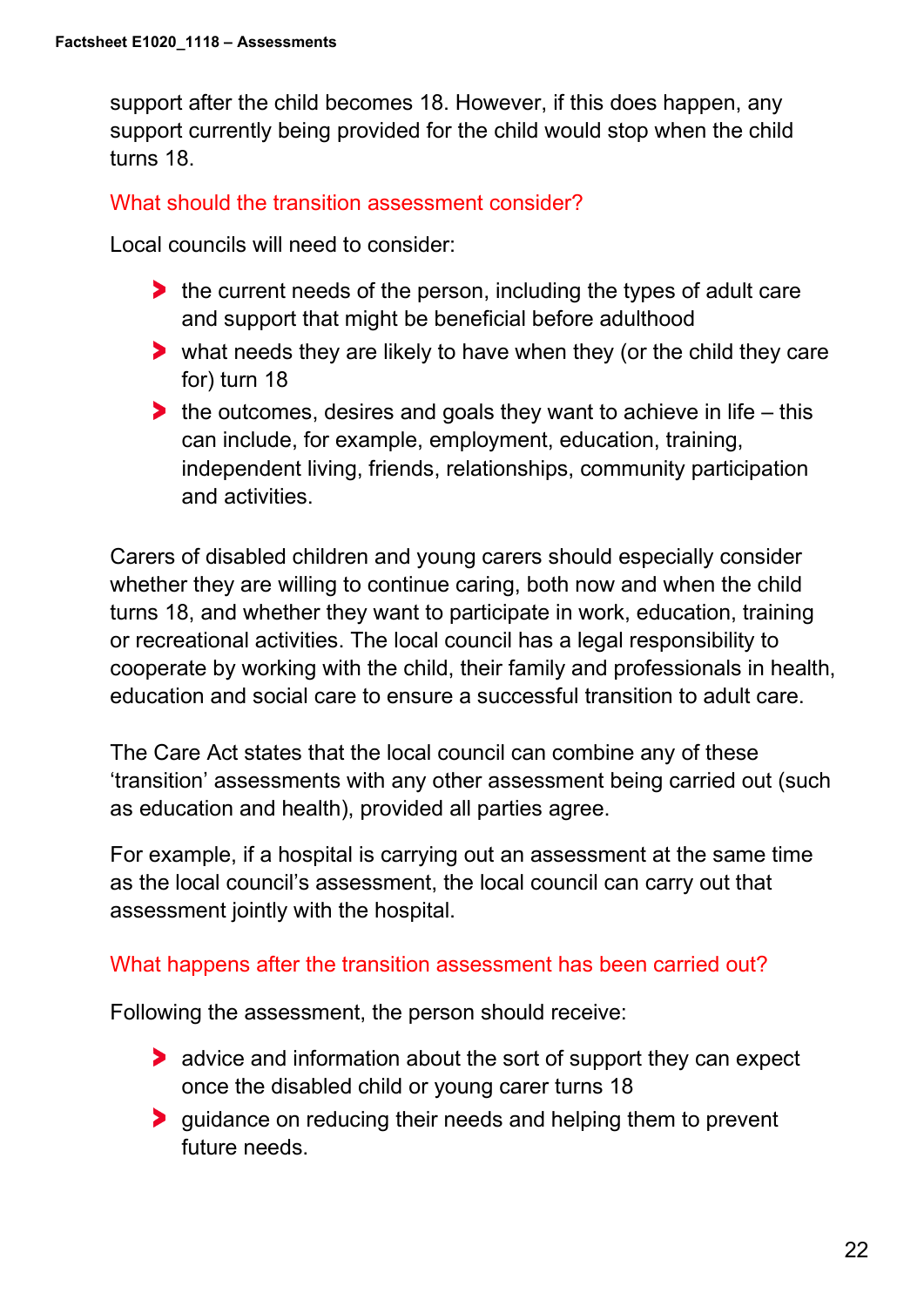# **Moving areas**

If the person you care for is receiving services from one local council in England (the first council) and then moves to another local council area in England (the second council), there are provisions in the Care Act to make sure that there should be no gap in care and support when the move happens.

The person you care for should tell the second council of their intention to move and of their wish to be assessed. The second council then has to:

- **P** provide the person and their carer with information they may need
- **P** request any information they need from the first council
- **Carry out an assessment of their needs.**

If the second council does not make a decision about care and support before the move takes place, they must meet the needs that the first local council had previously identified until they have made their own decision. If they then make a different decision about eligible needs to the first local council, they must explain why.

The first council is responsible for making any arrangements needed on the day of the move itself.

If you are moving to another area outside of England, you should seek advice. You can contact the Carers UK Helpline – see final page for contact details.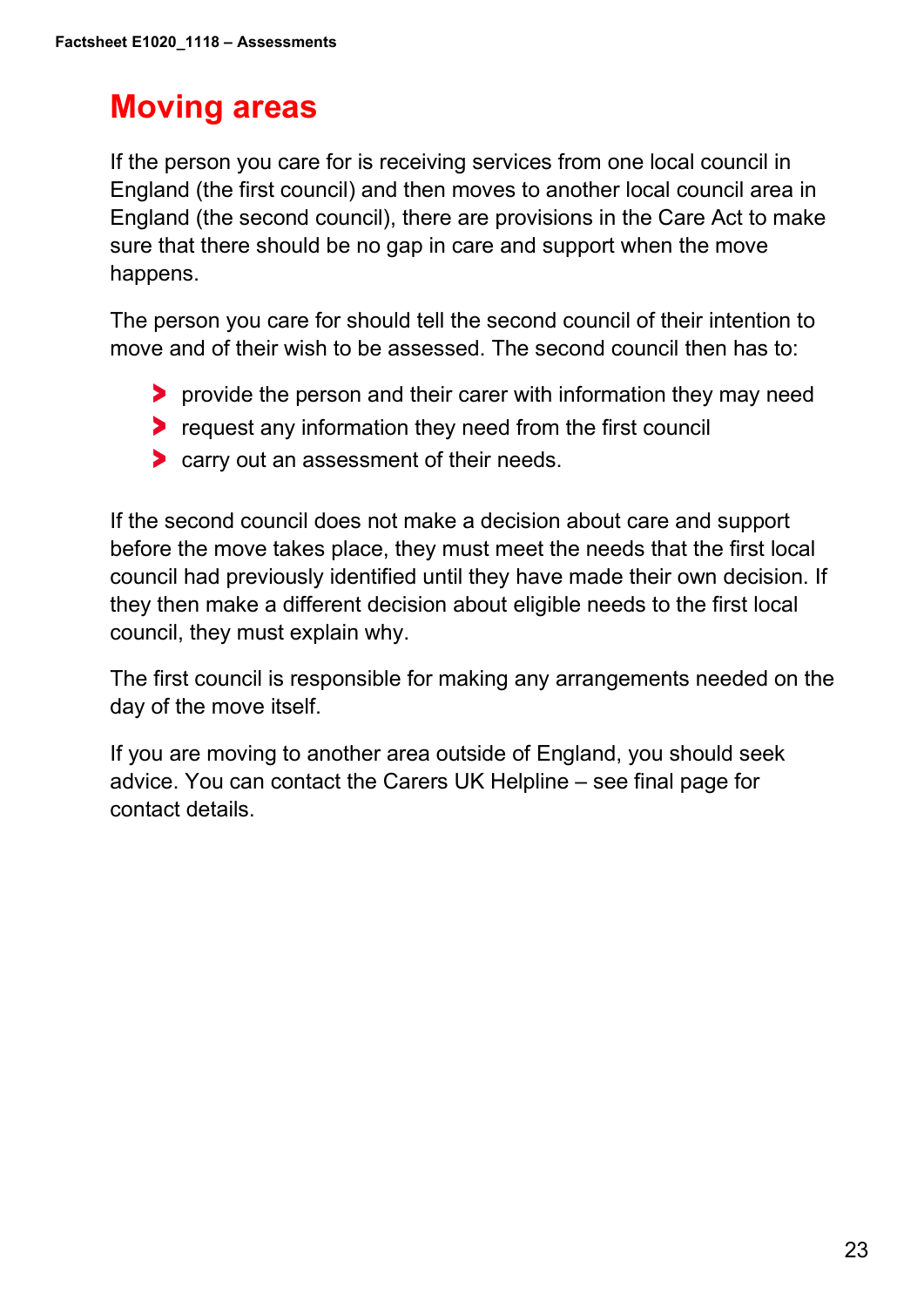# **Charging**

Once the local council has completed its assessment, and it has been agreed what support will be provided, a financial assessment may be carried out. This would look at the income and capital of the person who the support is for (or their parent's if the support is for a child aged under 16), including any share of joint income or capital, and the outcome could be that:

- you/they are entitled to receive the support free of charge
- you/they have to pay something towards the cost of the support
- your/their income or capital is above the threshold and so the local council does not have to provide any support – in this situation the local council can still be asked to provide the support (unless it is residential care). However, the local council can not only charge for the support provided, they can also charge for the cost of arranging and managing the support.

# If you are an adult carer looking after an adult, or an adult who requires care and support

If you are an **adult carer looking after an adult** then the local council may carry out a financial assessment. However, not all local councils charge for support provided to carers.

If you are an **adult who requires care and support** then the local council will carry out a financial assessment, unless the support is of a type which is free of charge, such as aids and minor adaptations.

The local council will carry out the financial assessment as follows: **Step 1**: **They decide what support to provide and how much this will be.** 

#### **Step 2**: **They check if you have capital above a certain amount**:

The upper capital limit means that if you have capital over this amount, you will pay the full cost for any support you receive – for 2022/23, the figure is £23,250. The lower capital limit means that if you have capital below this amount, it should be ignored – for 2022/23 the figure is £14,250.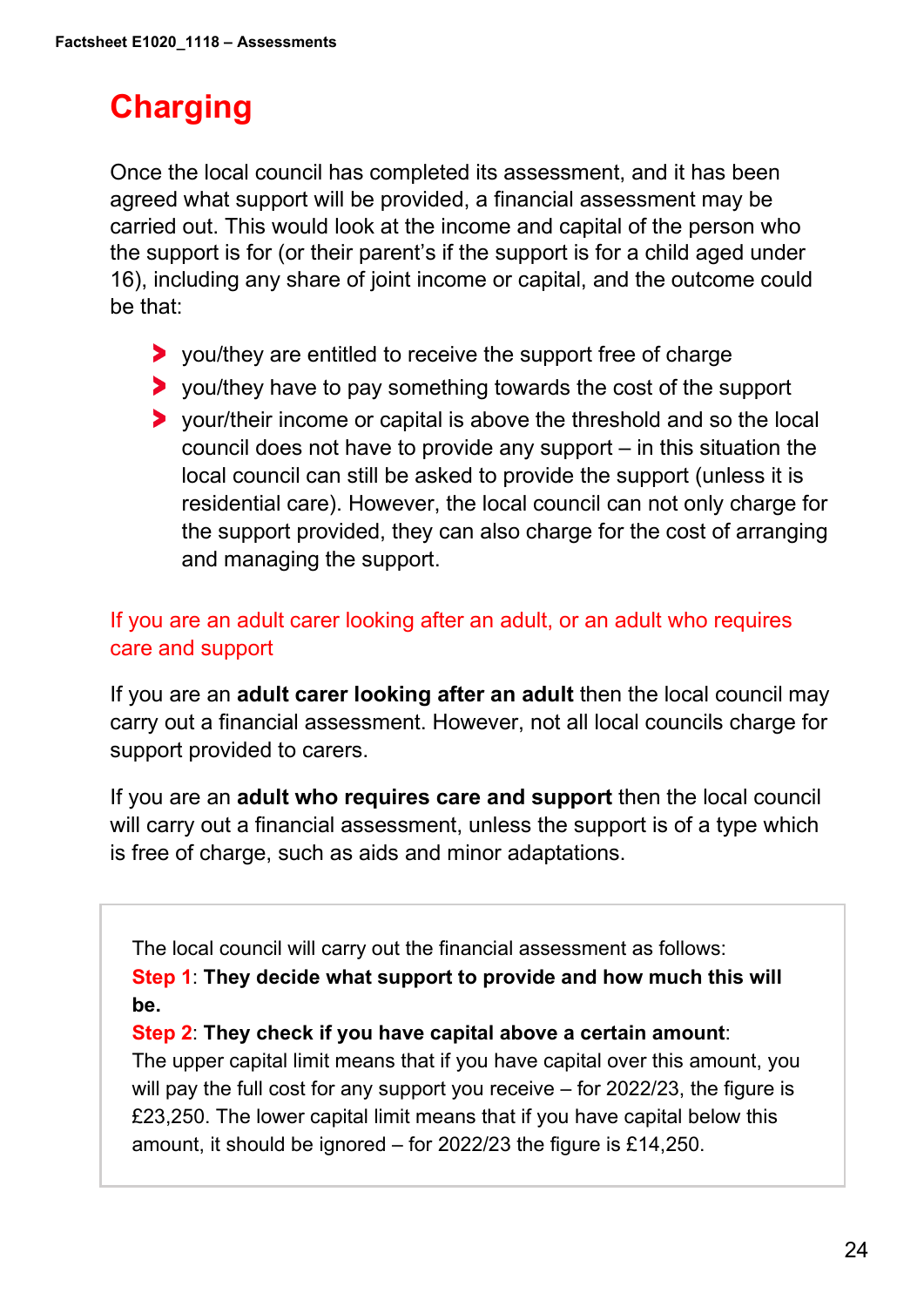- **–** If your capital is between the lower and the upper limits, £1 a week for every £250 over the lower capital limit is taken into account as income. For example, if you have capital of £4,000 above the lower capital limit, £16 a week will be taken into account as income.
- The value of the home you live in should not be taken into account as capital – unless you move into residential care in which case the value of the home you used to live in can sometimes be taken into account as capital. There are certain exceptions so do seek further advice.

#### **Step 3**: **They work out how much income you have coming in**:

- When deciding how much income you have, only some income is taken into account. Certain types of income are always ignored, including: earnings; the mobility component of Disability Living Allowance (DLA) and the mobility component of Personal Independence Payment (PIP).
- They can treat disability-related benefits, such as the care component of DLA, the daily living component of PIP or Attendance Allowance as income. However, if they do, they should deduct any 'disability-related expenditure.'

## **Step 4**: **To ensure that you have enough money to live on, the local council has to leave you with a protected amount**:

- For carers and for non-residential support for the person you care for, this amount is called the Minimum Income Guarantee (MIG). MIG is equivalent to Income Support or the Guarantee Credit element of Pension Credit (plus any relevant premiums excluding the severe disability premium) plus a buffer of 25%. It will increase in line with inflation from 2022/23.
- For residential care for the person you care for, this amount is called the Personal Expenses Allowance (PEA). PEA is normally a set amount, but it can be increased in certain circumstances – for 2021/22, the PEA was £24.90 a week, but it will increase in line with inflation for 2022/23.

# **Step 5**: **If you have income (including income from capital) above your protected amount, this is the amount you will have to pay (up to the actual cost of the support).**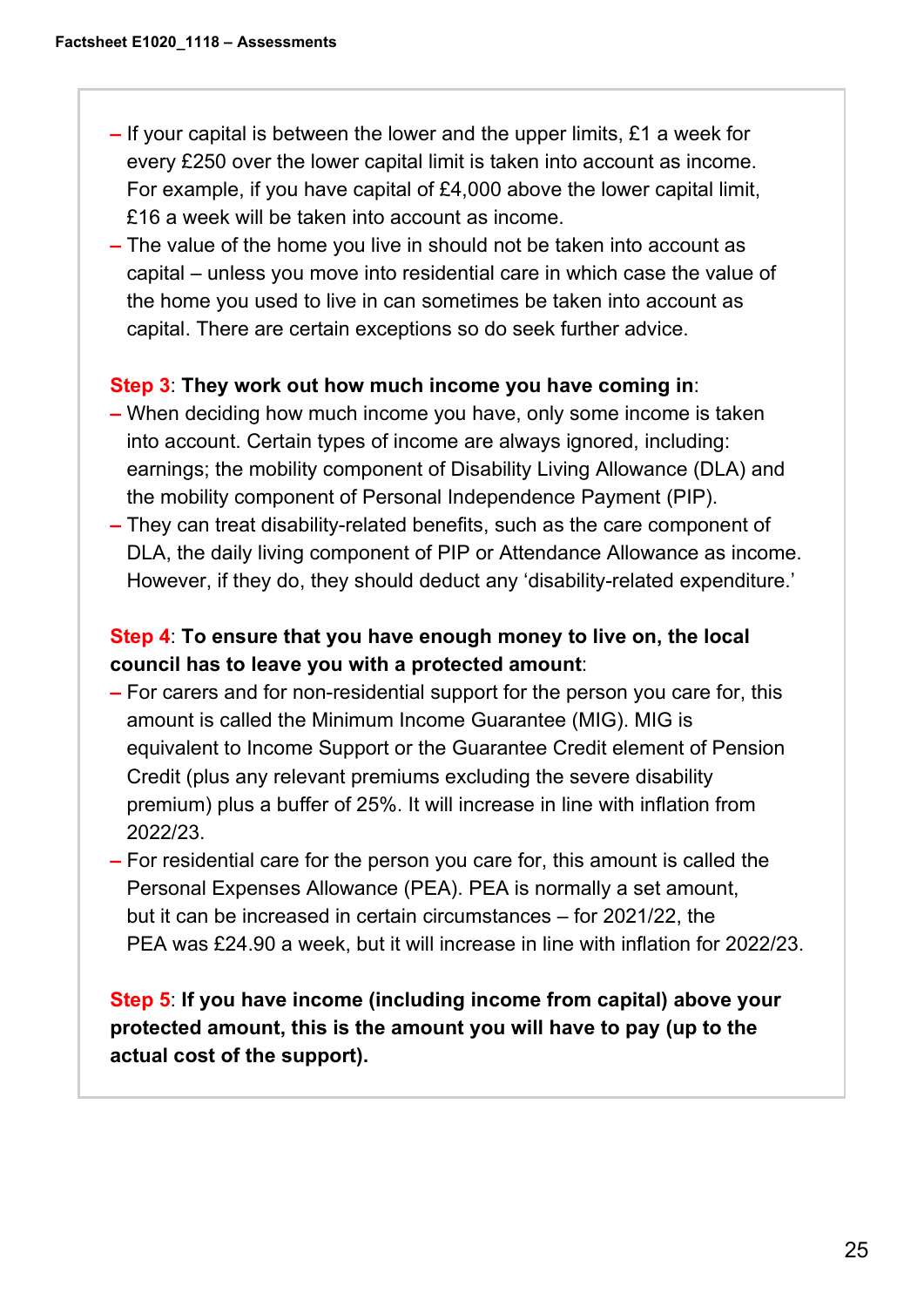**Note:** Only the person receiving the support can be charged. As a carer, you cannot be charged for support provided to the person you care for (replacement care for example), and the person you care for cannot be charged for support provided to you as a carer.

# If you are a carer for a child under 18 or if you are a young carer

Local councils do have the power to charge for services provided to disabled children, parent carers of disabled children and young carers. The local council should have its own charging policy which should explain how they carry out their financial assessment.

If the service is for a disabled child or a young carer who is aged under 16, the local council would look at the income and capital of their parents. If the service is for a disabled child or young carer who is 16+, the local council would look at the income and capital of the child themselves. If the service is for a parent carer, the local council would look at the income and capital of that parent.

However, local councils cannot charge for services if the person whose income/capital is being looked at gets Income Support, income-related Employment and Support Allowance, income-based Jobseekers Allowance, Working Tax Credit, Child Tax Credit (other than the family element) or Universal Credit (except in certain circumstances).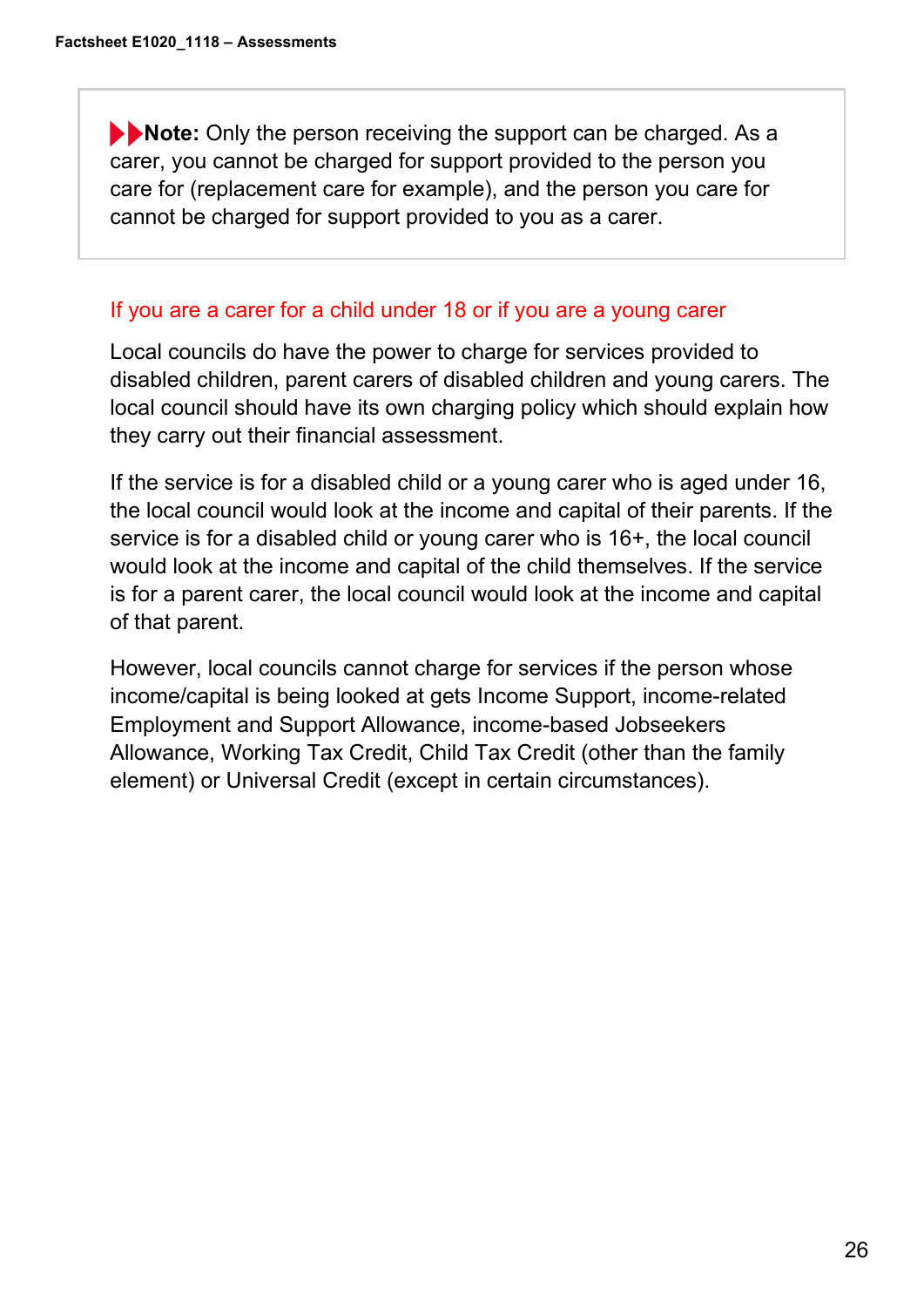# **Complaints**

# Assessments

If you are not happy with the way you have been treated, or with the outcome of any of the assessments, you can complain to the local council. All local councils should have a complaints procedure that you can follow; you can ask them for a copy.

If you are not happy with the outcome of your complaint, you may be able to take it to the Local Government Ombudsman: [lgo.org.uk](https://www.lgo.org.uk/)

If the local council have acted unlawfully (eg have refused to carry out an assessment without good reason), you may be able to take them to court. This is called a judicial review. You will need to seek legal advice if you are thinking about taking the local council to court. An application for judicial review must be made without delay and within a maximum period of three months, so it is important to get legal advice as quickly as possible.

## Support following an assessment

If you are not happy with the support provided after an assessment, you can complain to the local council; see above for further information on this. If the support is provided by an agency or care home, you may also be able to complain directly to them through their own complaints procedure.

If you are concerned about the quality of the service, you can contact the Care Quality Commission: [cqc.org.uk.](https://www.cqc.org.uk/) For more information on making a complaint, visit [carersuk.org/making-complaints](https://www.carersuk.org/help-and-advice/practical-support/getting-care-and-support/making-complaints)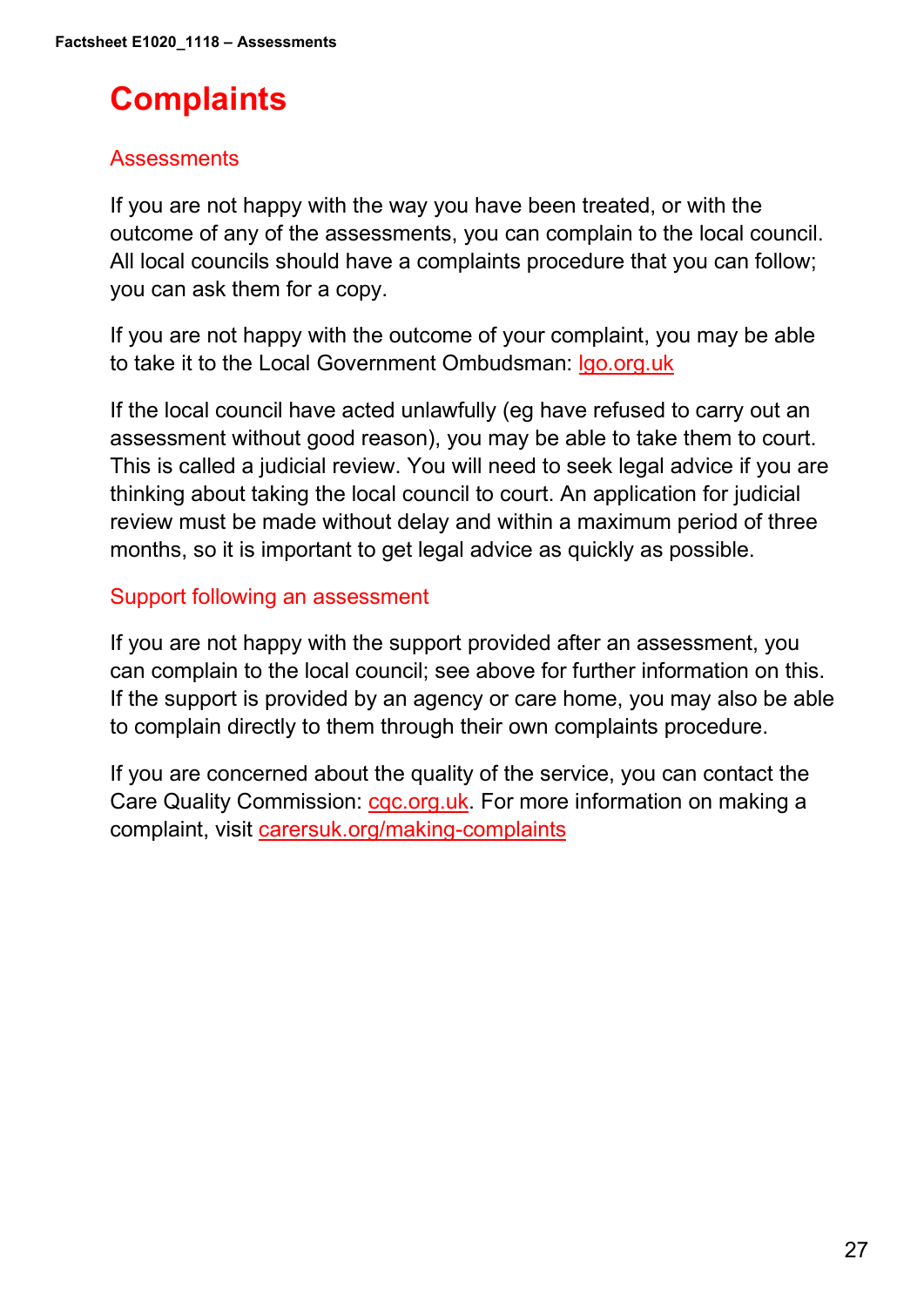# **Appendix**

# **Questions to help you prepare for your carer's assessment**

By answering the following questions, you should get a much clearer idea of your needs. You can then discuss with the local council professional what support might be most helpful to you to meet these needs.

## **Help and time**

- Do you help the person you care for with:
	- **–** housework?
	- **–** cooking?
	- **–** shopping?
	- **–** laundry?
	- **–** bathing?
	- **–** going to the toilet?
	- **–** other personal care?
	- **–** keeping an eye on them?
	- **–** dealing with money?
- How many hours a week do you provide care? (Include all the time you spend with the person you care for, the things you do for them, and how long it takes.)
- Do you have to help during the day or night, or both?
- Does anyone else help? If so, for how long?
- Would you like some help (or extra help) with these jobs? List the tasks you would like help with (putting the most important first).
- Are you able to spend enough time on other family responsibilities, eg being with your children, your partner, parents or siblings?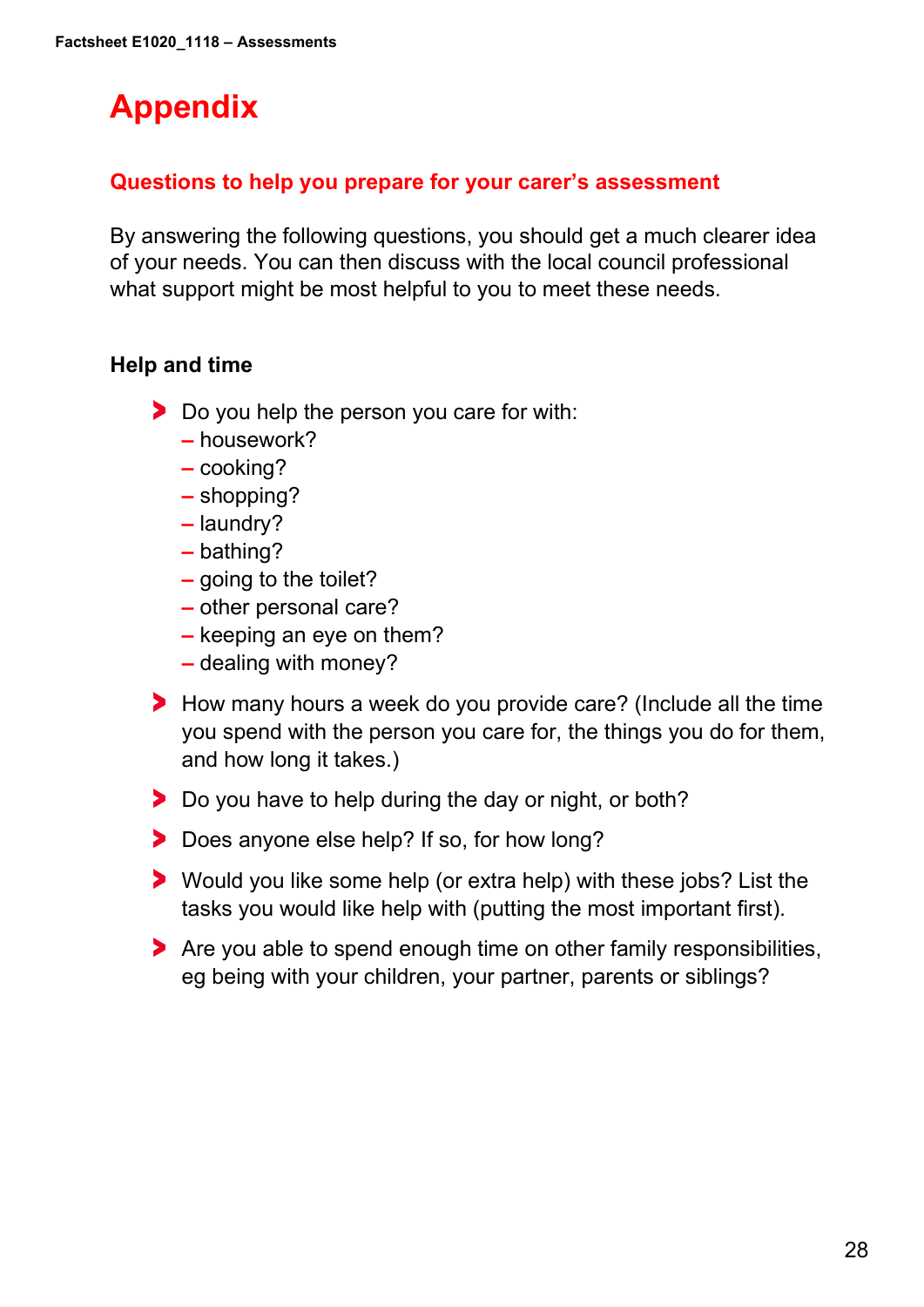# **Health**

- Does the person you care for have any health problems you find hard to deal with? Describe them as fully as you can.
- **Do you have the information you need about the condition of the** person you care for to enable you to care for them fully?
- Do you have any health problems? If so, are they made worse by your caring role? Describe them as fully as you can.
- Do any health problems you may have make it harder for you to care?
- **Are you getting enough sleep?**
- Do you feel you are suffering from stress or depression?
- Is caring having a negative impact on your health?
- Is caring preventing you from looking after your own health, ie your diet, nutrition, getting exercise, etc?

## **Feelings and choices about your caring role**

- Do you feel that you do not have a choice about providing care?
- If you feel that you cannot carry on at all, or can only carry on if you reduce the amount of caring you do, tell the local council. It is not unusual to feel this way and it is important they know how you really feel.
- What would you most like to change about your situation?
- Is there a plan in place to look after the person you care for if you were suddenly unable to care for any reason?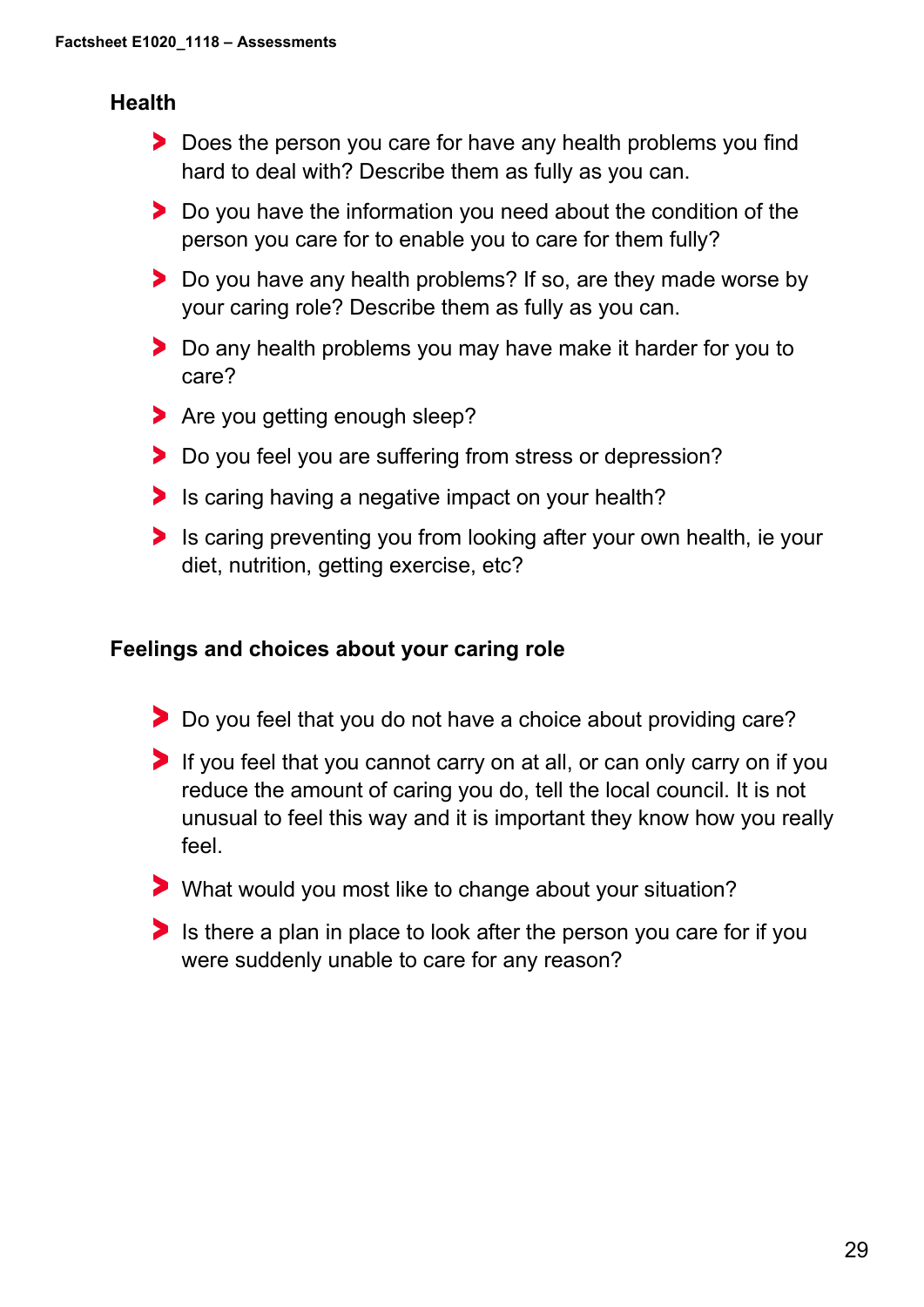# **Work/study/leisure**

- Do you work? If so, for how many hours a week?
- ▶ Does your employer know that you are a carer do they know about your rights, eg to time off in an emergency?
- Do you feel you can manage to work and provide care? If you cannot manage or are at risk of not managing, do explain this.
- What would make working/caring easier for you?
- Would you like to start or return to work/study?
- **Do you have the skills you would need to return to work or** education were your caring role to end?
- Are there things that you find enjoyable and relaxing that you cannot do anymore because of your caring responsibilities, such as a hobby, visiting friends or going to the cinema?
- When was the last time you had a whole day to yourself to do as you pleased?
- Are you able to keep in contact with friends and family?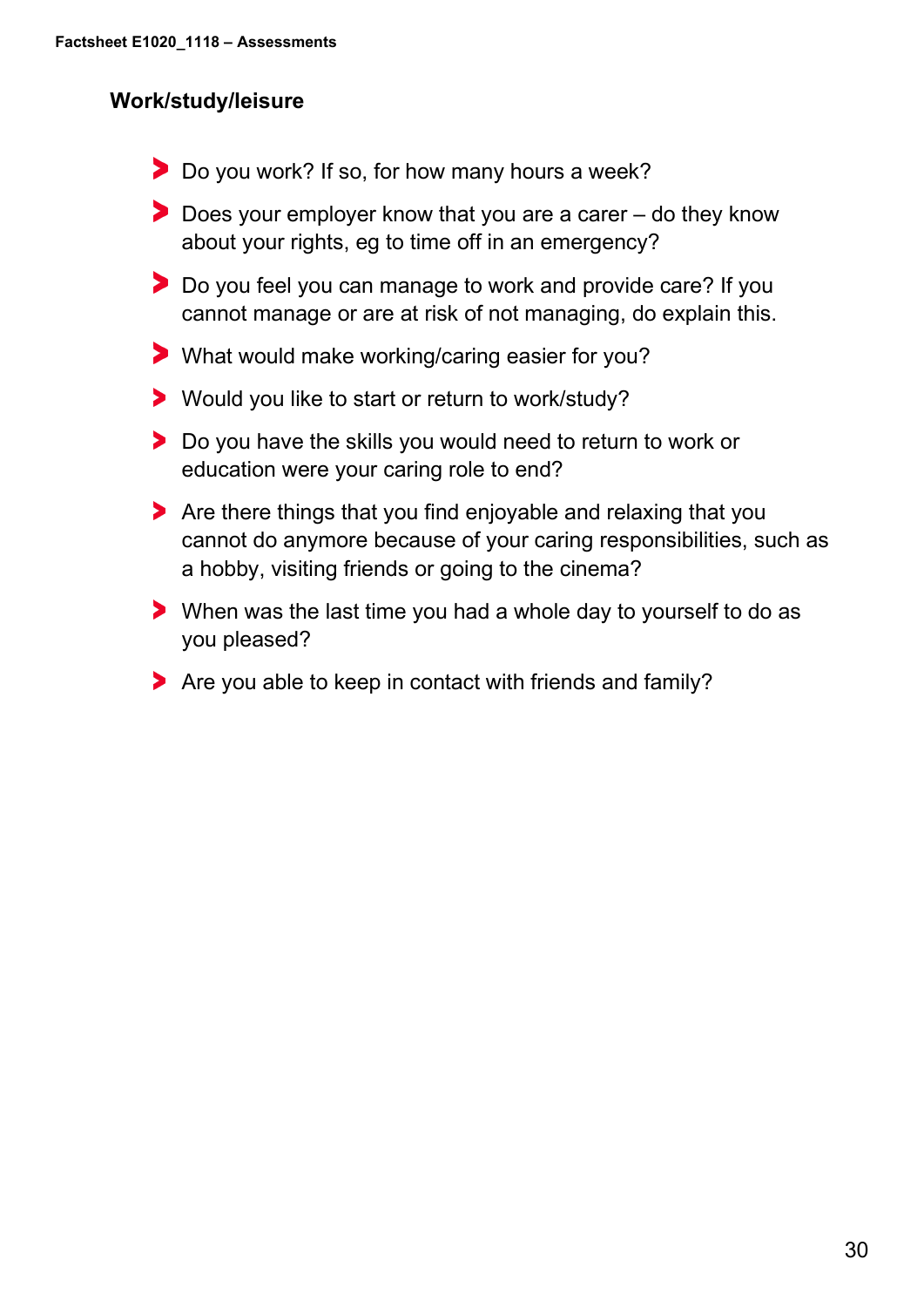# **Housing**

- Do you live with the person you care for? Is the arrangement satisfactory? If not, why not?
- Does the person you care for have any difficulties moving around their home? Can they climb the stairs or have a bath/shower on their own?
- ▶ Do you have to help them? If so, are you able to do this safely and without causing yourself any pain or injury? Special equipment could make life easier for the person you care for and caring easier for you.
- Are you able to look after your own home? Do you have enough time to attend to housework and keep your house as you would like it?